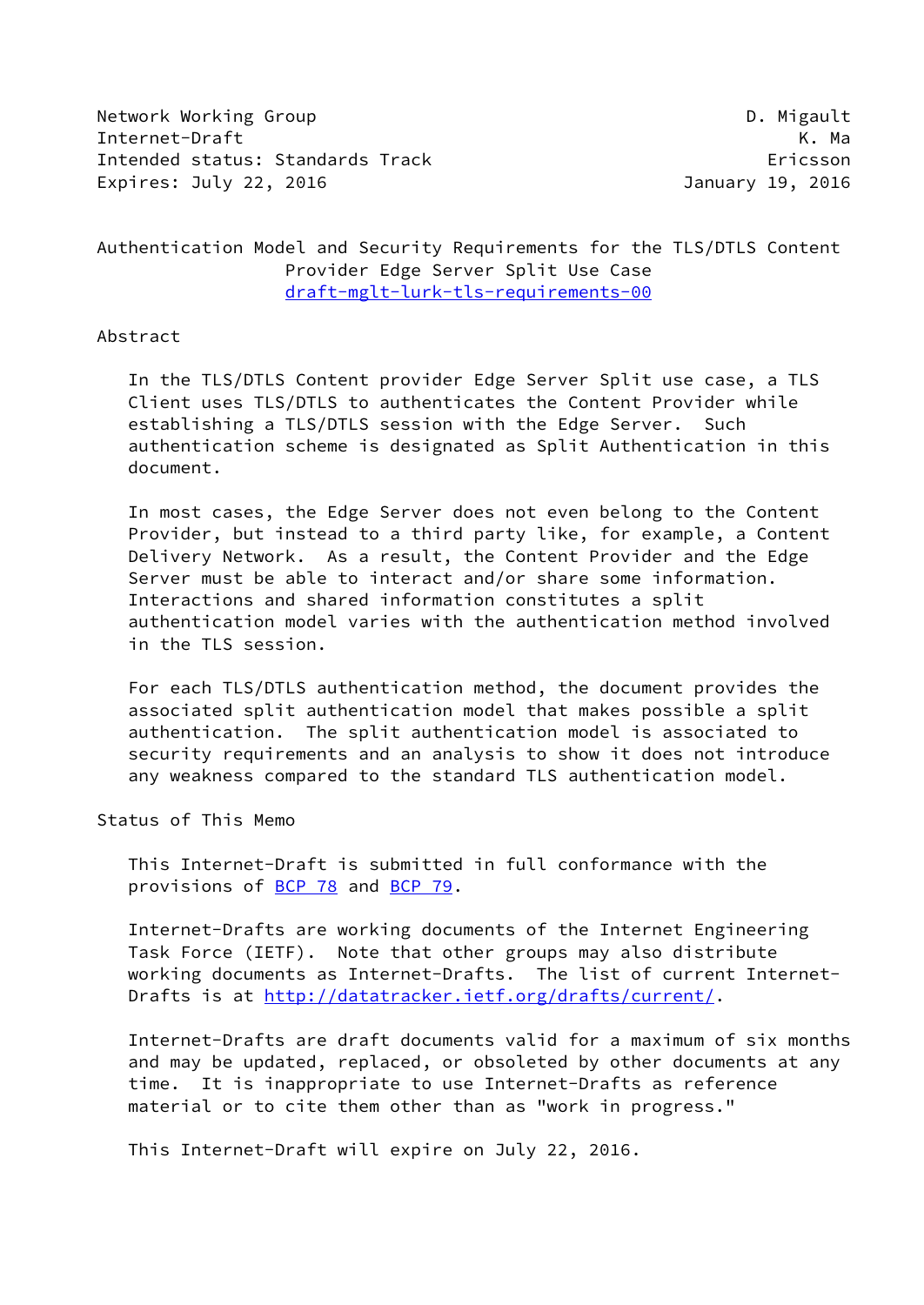Internet-Draft TLS Split Authentication Models January 2016

## Copyright Notice

 Copyright (c) 2016 IETF Trust and the persons identified as the document authors. All rights reserved.

This document is subject to **[BCP 78](https://datatracker.ietf.org/doc/pdf/bcp78)** and the IETF Trust's Legal Provisions Relating to IETF Documents [\(http://trustee.ietf.org/license-info](http://trustee.ietf.org/license-info)) in effect on the date of publication of this document. Please review these documents carefully, as they describe your rights and restrictions with respect to this document. Code Components extracted from this document must include Simplified BSD License text as described in Section 4.e of the Trust Legal Provisions and are provided without warranty as described in the Simplified BSD License.

# Table of Contents

| $\perp$ .                                                                 | $\overline{3}$   |
|---------------------------------------------------------------------------|------------------|
| Conventions Used in This Document<br>2.                                   |                  |
| $\underline{3}$ .                                                         | $\frac{3}{4}$    |
| Handshake Authentication Methods for DTLS1.2 / TLS1.2<br>$\overline{4}$ . |                  |
|                                                                           | $\underline{6}$  |
| $4.1.1$ . Standard TLS Authentication Description                         |                  |
| $4.1.2$ . Split Authentication Model                                      | $\frac{6}{7}$    |
| 4.1.3. Security Analysis                                                  |                  |
| 4.2. DH_DSS, DH_RSA, ECDH_ECDSA, ECDH_RSA                                 |                  |
| Standard TLS Authentication Description<br>4.2.1.                         | 8<br>9<br>9<br>9 |
| 4.2.2. Split Authentication Model                                         |                  |
| 4.2.3.                                                                    |                  |
|                                                                           | 11               |
| $4.3.1$ . Standard TLS Authentication Description                         | 11               |
| $4.3.2$ . Split Authentication Model                                      | 11               |
| 4.3.3.                                                                    |                  |
| 4.4. DHE_DSS, DHE_RSA, ECDHE_RSA, ECDHE_ECDSA 12                          |                  |
| $4.4.1$ . Standard TLS Authentication Description 12                      |                  |
| $4.4.2$ . Split Authentication Model                                      | 13               |
| Security Analysis<br>4.4.3.                                               | 14               |
| <u>4.5</u> . PSK, DHE_PSK, RSA_PSK                                        | 16               |
| Standard TLS Authentication Description<br>4.5.1.                         | 16               |
| 4.5.2. Split Authentication Model 17                                      |                  |
|                                                                           |                  |
| 4.6. Client Hash and Signature 20                                         |                  |
|                                                                           | 21               |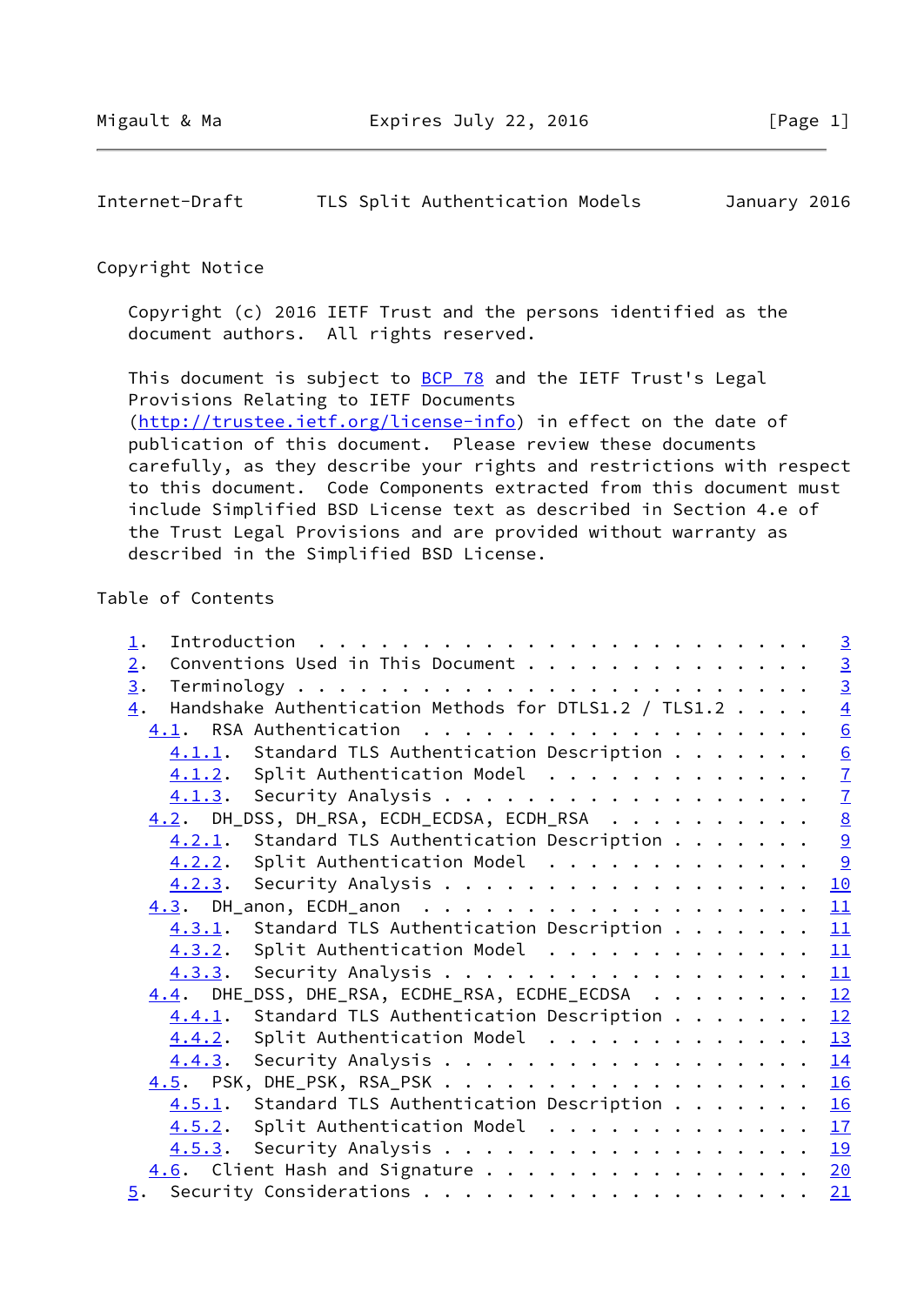| 8.1. Normative References 21   |
|--------------------------------|
| 8.2. Informative References 22 |

| Migault & Ma | Expires July 22, 2016 | [Page 2] |
|--------------|-----------------------|----------|
|              |                       |          |

<span id="page-2-1"></span>

| Internet-Draft | TLS Split Authentication Models |  |  |  | January 2016 |  |  |  |  |  |  |  |  |  |  |  |  |  |  |  |  |
|----------------|---------------------------------|--|--|--|--------------|--|--|--|--|--|--|--|--|--|--|--|--|--|--|--|--|
|                |                                 |  |  |  |              |  |  |  |  |  |  |  |  |  |  |  |  |  |  |  |  |

## <span id="page-2-0"></span>[1](#page-2-0). Introduction

 TLS is commonly used by applications to authenticate their counter part. Although the client part of the application and the TLS Client are likely to be hosted on the same node, this is no longer true on the server endpoints. As presented in [\[draft-mglt-tls-session-key](https://datatracker.ietf.org/doc/pdf/draft-mglt-tls-session-key-interface-use-cases) [interface-use-cases](https://datatracker.ietf.org/doc/pdf/draft-mglt-tls-session-key-interface-use-cases)], split scenarios considers that the TLS endpoint (Edge Server) and the application endpoint (Content Provider) may be hosted on different nodes that may not even share a common administrative domain.

 Authentication of the Content Provider while establishing a TLS/DTLS session with the Edge Server is designated in this document as a split authentication. How split authentication can be performed varies on the TLS authentication method involved between the TLS Client and the Edge Server. The requirements on the information that can be shared between the Content Provider and the Edge Server, as well as the interactions between these two entities constitute a split authentication model.

 This document provides a split authentication model for each TLS method. The model is often expresses as a list of requirements. These split authentication models are designed to avoid the leak of secret authentication credentials of the Content Provider, and matched against the standard TLS/DTLS authentication model. More especially, the split authentication models are designed not to introduce vulnerabilities or weakness compared to the standard TLS authentication model.

<span id="page-2-2"></span>[2](#page-2-2). Conventions Used in This Document

 The key words "MUST", "MUST NOT", "REQUIRED", "SHALL", "SHALL NOT", "SHOULD", "SHOULD NOT", "RECOMMENDED", "MAY", and "OPTIONAL" in this document are to be interpreted as described in [\[RFC2119](https://datatracker.ietf.org/doc/pdf/rfc2119)].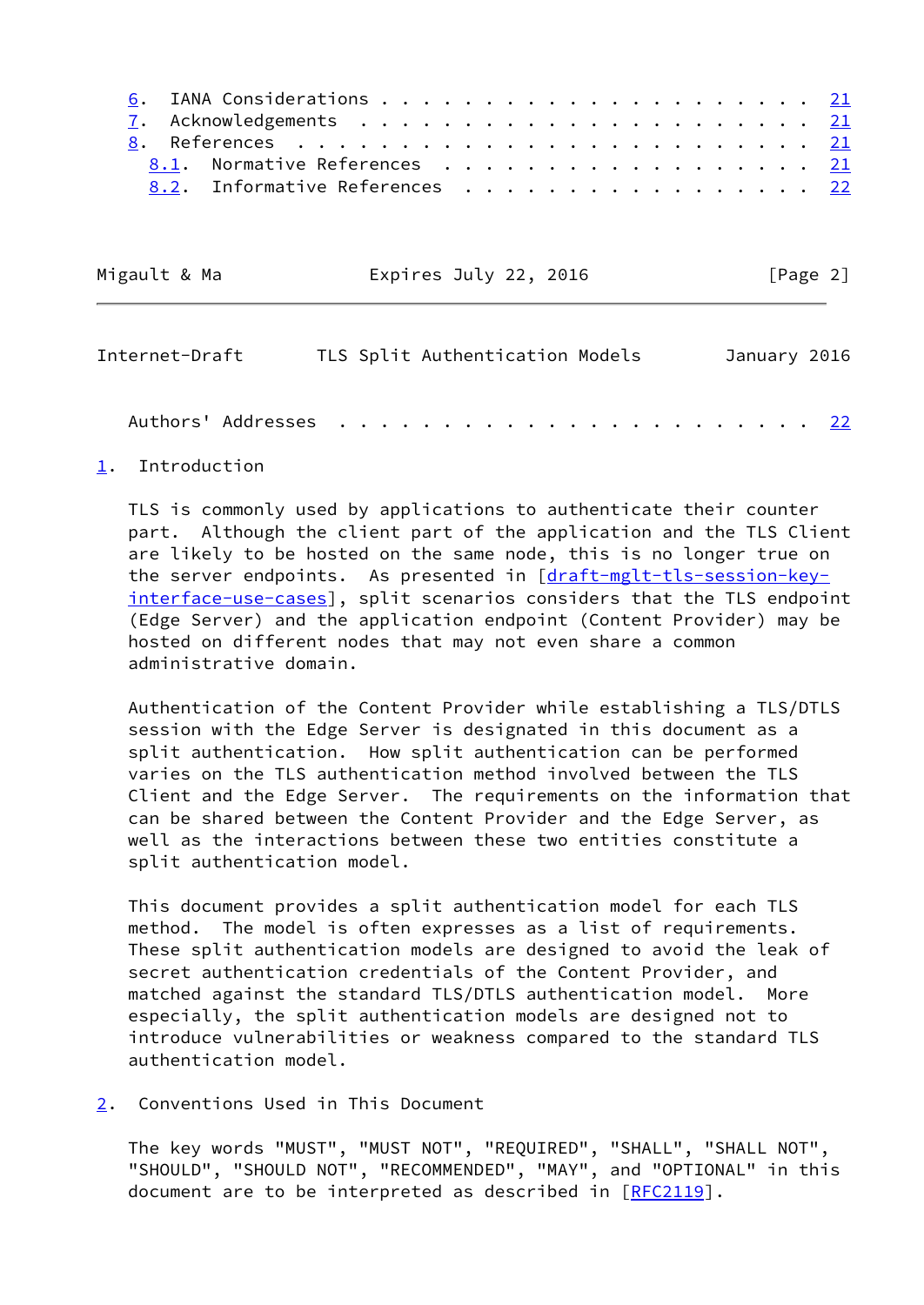<span id="page-3-0"></span>[3](#page-3-0). Terminology

In addition to the terminology used in [\[draft-mglt-tls-session-key](https://datatracker.ietf.org/doc/pdf/draft-mglt-tls-session-key-interface-use-cases) [interface-use-cases](https://datatracker.ietf.org/doc/pdf/draft-mglt-tls-session-key-interface-use-cases)], the current document defines

 Split Authentication : designates the case when a TLS Client authenticates the Content Provider, while establishing a TLS session with a Edge Server. This is a three party authentication as the Edge Server may not necessarily belong to the Content Provider, nor share authentication credentials like private keys for example - with the Content Provider. Use

| Migault & Ma<br>Expires July 22, 2016 | [Page 3] |
|---------------------------------------|----------|
|---------------------------------------|----------|

<span id="page-3-2"></span>Internet-Draft TLS Split Authentication Models January 2016

 cases can be found in [\[draft-mglt-tls-session-key-interface](https://datatracker.ietf.org/doc/pdf/draft-mglt-tls-session-key-interface-use-cases) [use-cases\]](https://datatracker.ietf.org/doc/pdf/draft-mglt-tls-session-key-interface-use-cases)

- Split Authentication Model : designates the information that can be shared as well as the interactions between the Edge Server and the Content Provider in order to enable the split authentication. In most cases, each TLS authentication method comes with a specific authentication model.
- Standard TLS Authentication Model : designates the standard authentication model for TLS, i.e. between the TLS Client and the TLS Server.
- DH: Diffie Hellman
- ECDH Elliptical Diffie Hellman
- <span id="page-3-1"></span>[4](#page-3-1). Handshake Authentication Methods for DTLS1.2 / TLS1.2

 TLS has been designed for end-to-end security. This means that the TLS Client is expected to authenticate and set up a secure channel with the other end point of the communication designated as TLS Server.

 TLS provides multiple KeyExchangeAlgorithm to authenticate the TLS Server by the TLS Client. Current authentication methods for DTLS 1.2 [\[RFC6347](https://datatracker.ietf.org/doc/pdf/rfc6347)] TLS 1.2 [[RFC5246](https://datatracker.ietf.org/doc/pdf/rfc5246)] are dhe\_dss, dhe\_rsa, dh\_anon, rsa, dh\_dss and dh\_rsa.  $[RFC4492]$  $[RFC4492]$  defines the additional ecdh\_ecdsa, ecdhe\_ecdsa, ecdh\_rsa, ecdhe\_rsa and ecdh\_anon. In addition,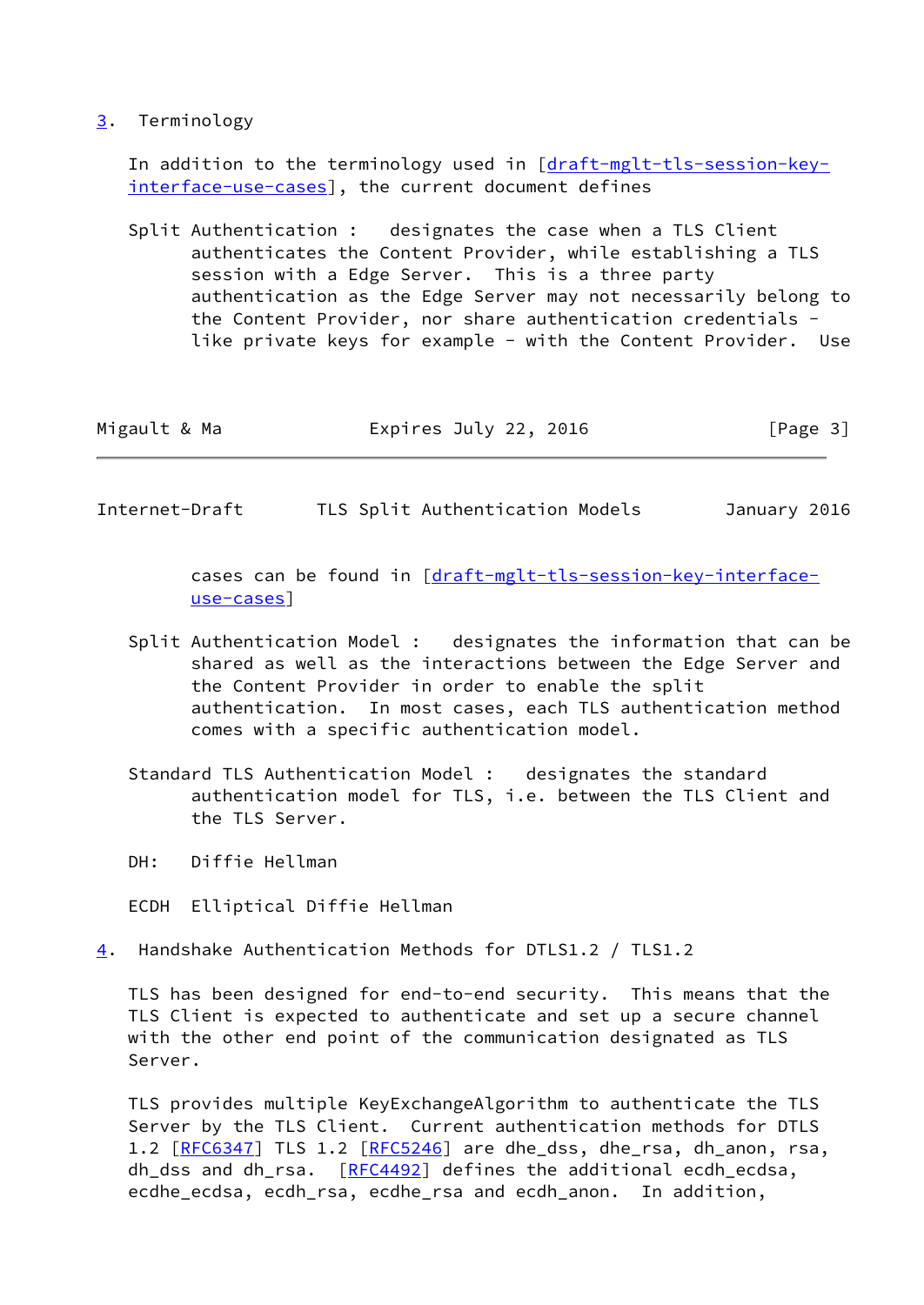[\[RFC4279](https://datatracker.ietf.org/doc/pdf/rfc4279)] defines psk, dhe\_psk and rsa\_psk.

 For each authentication method, this section provides a brief description of the authentication method. The authentication involves multiple credentials usually associated to the Content Provider. For each of these credential this section specifies whether it can be shared with the Edge Servers or not, and if not what information the Content Provider needs to provide to the Edge Server so the TLS session can be agreed between the TLS Client and the Edge Server.

 Authentication in TLS1.2 is performed during the Handshake Protocol -- see section [7.3 in \[RFC5246\].](https://datatracker.ietf.org/doc/pdf/rfc5246#section-7.3) The messages involved in the authentication are Certificate, the ServerKeyExchange, the client Certificate, and the ClientKeyExchange message. Not all of them are always involved, and the following sections provides a high level description on how authentication is performed with the different methods. Figure 1 illustrates the various messages exchanges during a full handshake protocol in TLS1.2.

| Migault & Ma       | Expires July 22, 2016           | [Page $4$ ]  |
|--------------------|---------------------------------|--------------|
| Internet-Draft     | TLS Split Authentication Models | January 2016 |
| Client             |                                 | Server       |
| ClientHello        | -------->                       |              |
|                    |                                 | ServerHello  |
|                    |                                 | Certificate* |
|                    | ServerKeyExchange*              |              |
|                    | CertificateRequest*             |              |
| Certificate*       | ServerHelloDone<br>---------    |              |
| ClientKeyExchange  |                                 |              |
| CertificateVerify* |                                 |              |
| [ChangeCipherSpec] |                                 |              |
| Finished           | $--------$                      |              |
|                    | [ChangeCipherSpec]              |              |
|                    | $\zeta$ - - - - - - - -         | Finished     |
| Application Data   | <-------><br>Application Data   |              |
|                    |                                 |              |

 \* Indicates optional or situation-dependent messages that are not always sent.

Figure 1: TLS1.2 Full Handshake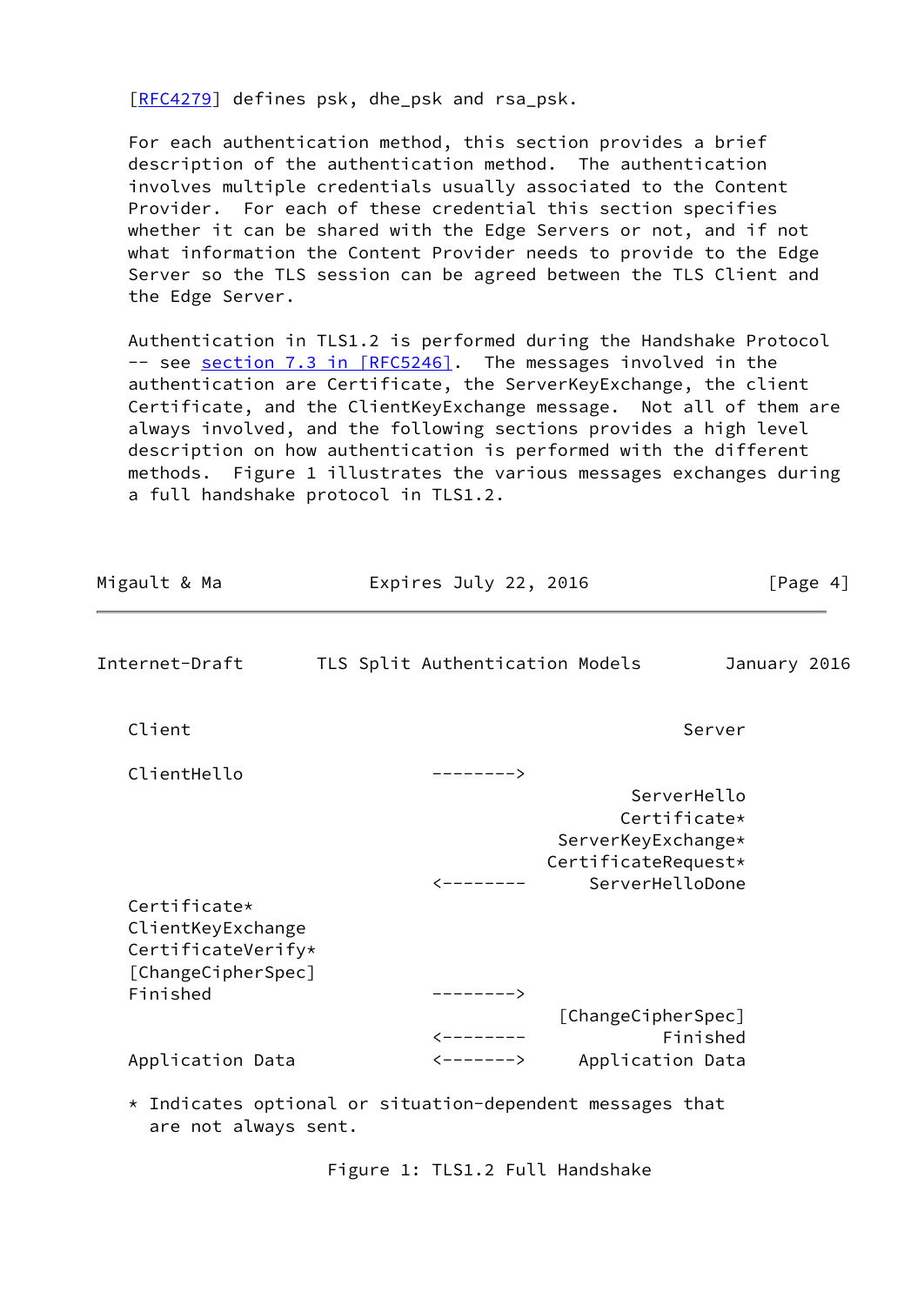The purpose of the authentication in TLS is that the TLS Client and the TLS Server can agree on a master\_secret that will be used to derive all necessary keys to secure the channel between the TLS Client and the TLS Server. This master secret is derived from a pre master agreed between the TLS Client and the TLS Server. [\[RFC5246](https://datatracker.ietf.org/doc/pdf/rfc5246)] and [[RFC7627](https://datatracker.ietf.org/doc/pdf/rfc7627)] define different ways to generate the master secret from the pre master.

For information, in  $[RE5246]$ , the master\_secret is generated as follows:

```
 master_secret = PRF(pre_master_secret, "master secret",
             ClientHello.random + ServerHello.random)
             [0..47];
```
 where: struct { uint32 gmt\_unix\_time; # 4 bytes opaque random\_bytes[28]; } Random;

master\_secret

 [RFC7627] defines the Extended Master Secret Extension where the "master\_secret" is defined as follows:

| Migault & Ma | Expires July 22, 2016 | [Page 5] |
|--------------|-----------------------|----------|
|              |                       |          |

<span id="page-5-0"></span>Internet-Draft TLS Split Authentication Models January 2016

 master\_secret = PRF(pre\_master\_secret, "extended master secret", session\_hash) [0..47];

where:

- session\_hash = Hash(handshake\_messages)

- handshake\_messages is the concatenation of all the exchanged
- Handshake structures, as defined in Section [7.4 of \[RFC5246\]](https://datatracker.ietf.org/doc/pdf/rfc5246#section-7.4).
- Hash is as defined in **Section [7.4.9 of \[RFC5246\]](https://datatracker.ietf.org/doc/pdf/rfc5246#section-7.4.9)**

 Note that in TLS1.2 [section 5](#page-22-1) mentions "New cipher suites MUST explicitly specify a PRF and, in general, SHOULD use the TLS PRF with SHA-256 or a stronger standard hash function." This means that TLS1.2 provides the necessary cryptographic agility that allow the use of different hash function to generate the master secret from the premaster secret is collision free.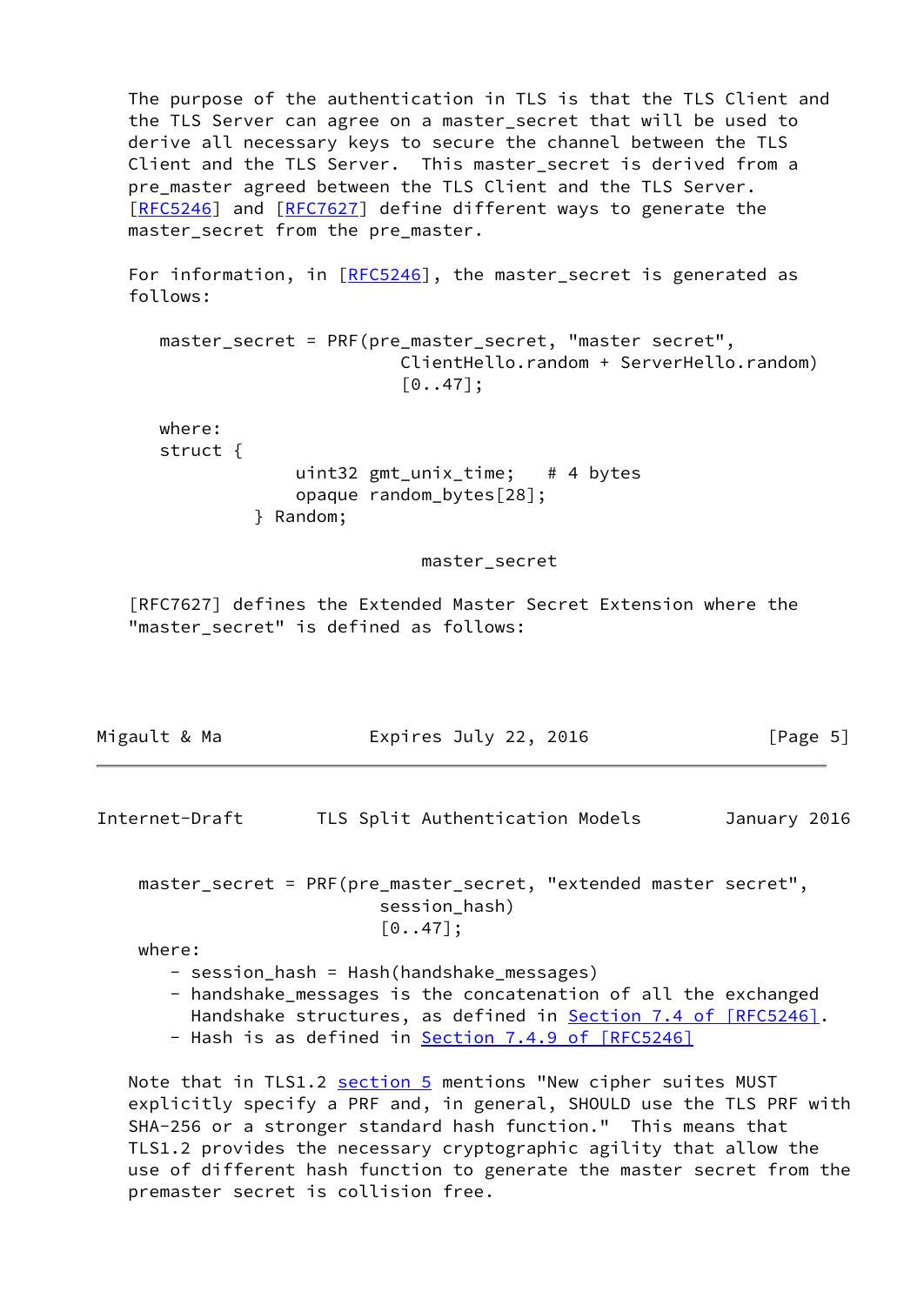#### <span id="page-6-0"></span>[4.1](#page-6-0). RSA Authentication

### <span id="page-6-1"></span>[4.1.1](#page-6-1). Standard TLS Authentication Description

 When key exchange method chosen by the TLS Server is rsa, the TLS Server provides a ServerCertificate message that contains the public RSA key. This RSA key will be used for encryption. The TLS Client checks the public key provided by the certificate is associated to the requested entity, and then checks the binding between the RSA public key and the Content provider is certified by a trusted Certification Authority. This later operation requires that the TLS Client and the TLS Server share a common trusted Certification Authority as well as the TLS Client is able to check the signature embedded in the certificate. More specifically, the TLS must support the necessary hash and signature algorithms to check the certificate. The TLS Client does not inform the TLS Server what are the TLS Client's trusted CA, on the other hand, it provides the supported hash and signature - see [Section 4.6](#page-22-0).

 The TLS Client sends the EncryptedPreMasterSecret, a premaster encrypted with the RSA public key of the TLS Server - provided in the Certificate - in a ClientKeyExchange message. The TLS Client does not provide any Certificate message.

 The TLS Server is considered authenticated, if it can provide a proof of ownership of the private key associated to the public key provided in the certificate. In the case of the rsa key exchange algorithm, the TLS Server, needs the private key to decrypt the premaster secret in order to derive the master secret and all session keys, and have the same sessions keys as the TLS Client. Without the private key the TLS Server will not be able to decrypt the premaster secret and

| Migault & Ma | Expires July 22, 2016 | [Page 6] |
|--------------|-----------------------|----------|
|              |                       |          |

<span id="page-6-3"></span>Internet-Draft TLS Split Authentication Models January 2016

 thus not be able to agree with the TLS Client the session keys. In other words, the TLS session cannot be established.

#### <span id="page-6-2"></span>[4.1.2](#page-6-2). Split Authentication Model

 This section lists the requirements to use the RSA authentication in a split authentication model. The requirements regarding the credential information shared between the Content Provider and the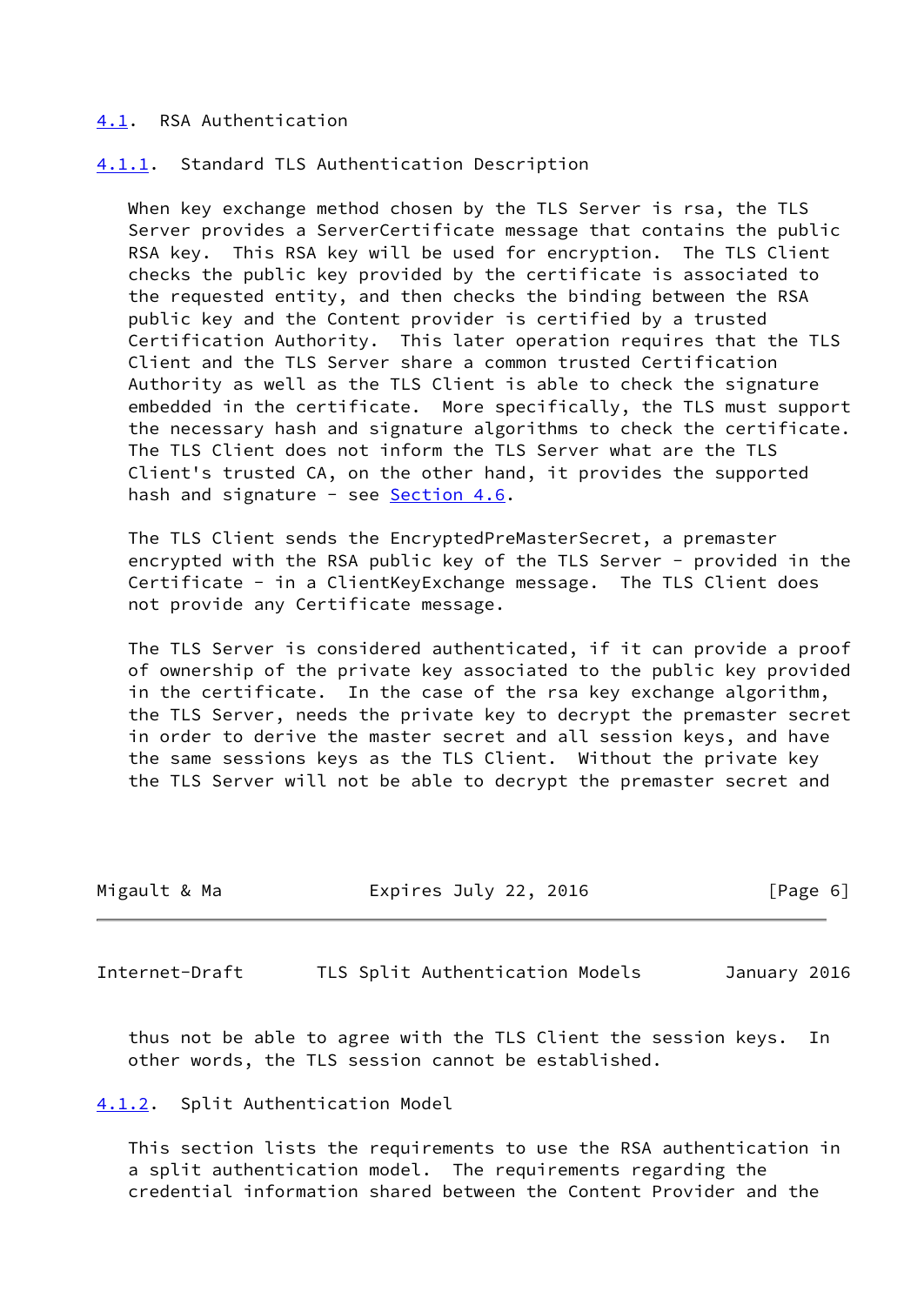Edge Server are:

- REQ1: The Content Provider SHOULD share the RSA public key with the Edge Server. The RSA public key is public information and is conveyed in the ServerCertificate message.
- REQ2: The Content Provider MUST NOT share the private RSA key with the Edge Server. The RSA private key is associated to the Content Provider and SHOULD be kept in a secure place.

 The RSA private key is necessary to the Edge Server to decrypt the premaster secret so the TLS Server and the TLS Client can set the session keys. These operations can only be performed by the owner of the private key, that is in our case the Content Provider. Thus, the requirements regarding interactions between the Content Provider and the Edge Server are:

 REQ3: The Content Provider MUST provide RSA decryption facilities to the Edge Servers. The Edge Server SHOULD be able to provide the EncryptedPremasterSecret - as well as additional necessary parameters - and be returned the clear text premaster or the master secret so the Edge Server and the TLS Client can agree and set the TLS channel.

## <span id="page-7-0"></span>[4.1.3](#page-7-0). Security Analysis

 This section provides a security analysis of the split authentication model versus the standard TLS authentication model with RSA used as an authentication method. The purpose of this section is to show that the Content Provider in the split authentication model does not leak more information on its secret credential than the TLS Server does in the standard TLS model.

 In the split authentication model, the Content Provider receives the EncryptedPremasterSecret and returns the cleartext premaster. This is exactly the information provided by the TLS Server to the TLS Client in the TLS standard authentication model.

 The Edge Server can perform a chosen cipher text attack as it can send ciphered text to the Content Provider and get the corresponding

| Migault & Ma | Expires July 22, 2016 | [Page 7] |
|--------------|-----------------------|----------|
|              |                       |          |

<span id="page-7-1"></span>Internet-Draft TLS Split Authentication Models January 2016

clear text. Such attack cannot be performed by the TLS Client in the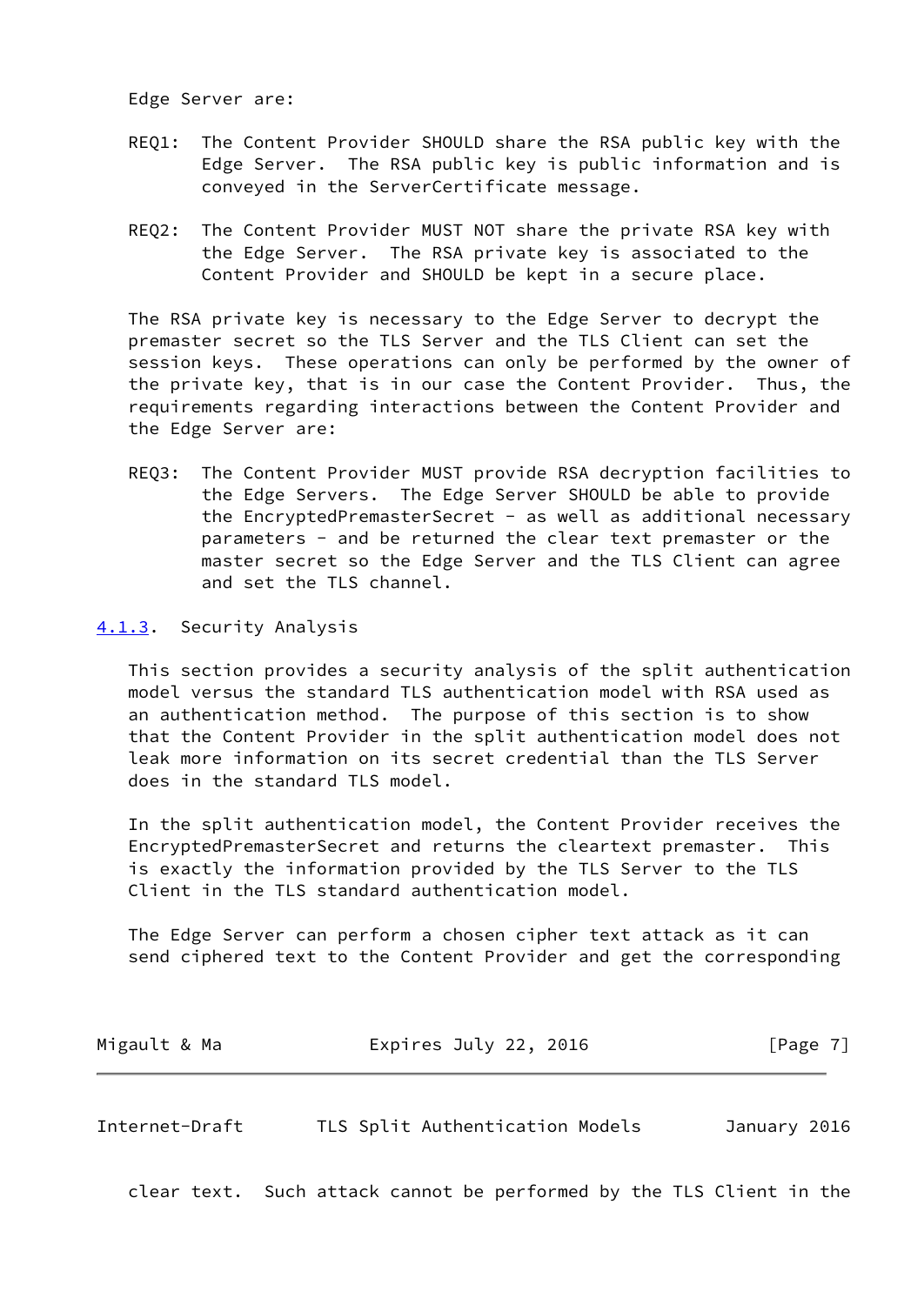standard TLS authentication model as the TLS Client generate the premaster and does not get the clear text premaster from the TLS Server, and retrieving the premaster from the session key is believe to be unfeasible.

 Another difference between the split authentication model and the standard TLS model is that unlike the TLS Server, the Content Provider cannot check whether the computation of the premaster leads to an effective TLS session. This may be detected by the Edge Server and not by the Content Provider. On the other hand, the Content Provider centralizes the operations of all TLS Servers, which provides the ability to detect orchestrated or cipher text attacks. Also some of the discussion are discussed in the architecture document, on a model comparison, one can say that the split authentication model exposes the Content Provider to a cipher text attack, which can be prevented by the appropriated choice of the RSA parameters:

- REQ4: RSA parameters MUST be chosen to make cipher text attack infeasible.
- REQ5: The Content Provider MUST be able to provide the master secret or the extended master secret instead of the premaster. This could mitigate the cipher text attack as it is believe to be infeasible to retrieve the premaster secret from the master or extended master secret.
- REQ6: The Content Provider SHOULD be able to provide the premaster secret.

 In order to protect the TLS session between the TLS Client and the Edge Server, the master secret or the premaster secret must not be disclosed. Follows the security requirements on the Content Provider / Edge Server channel:

 REQ7: The communication between the Edge Server and the Content Provider MUST be authenticated and encrypted.

 As a result, the split authentication model is not expected to leak more information than the standard TLS authentication model as long as RSA parameters are appropriately chosen.

<span id="page-8-0"></span>[4.2](#page-8-0). DH\_DSS, DH\_RSA, ECDH\_ECDSA, ECDH\_RSA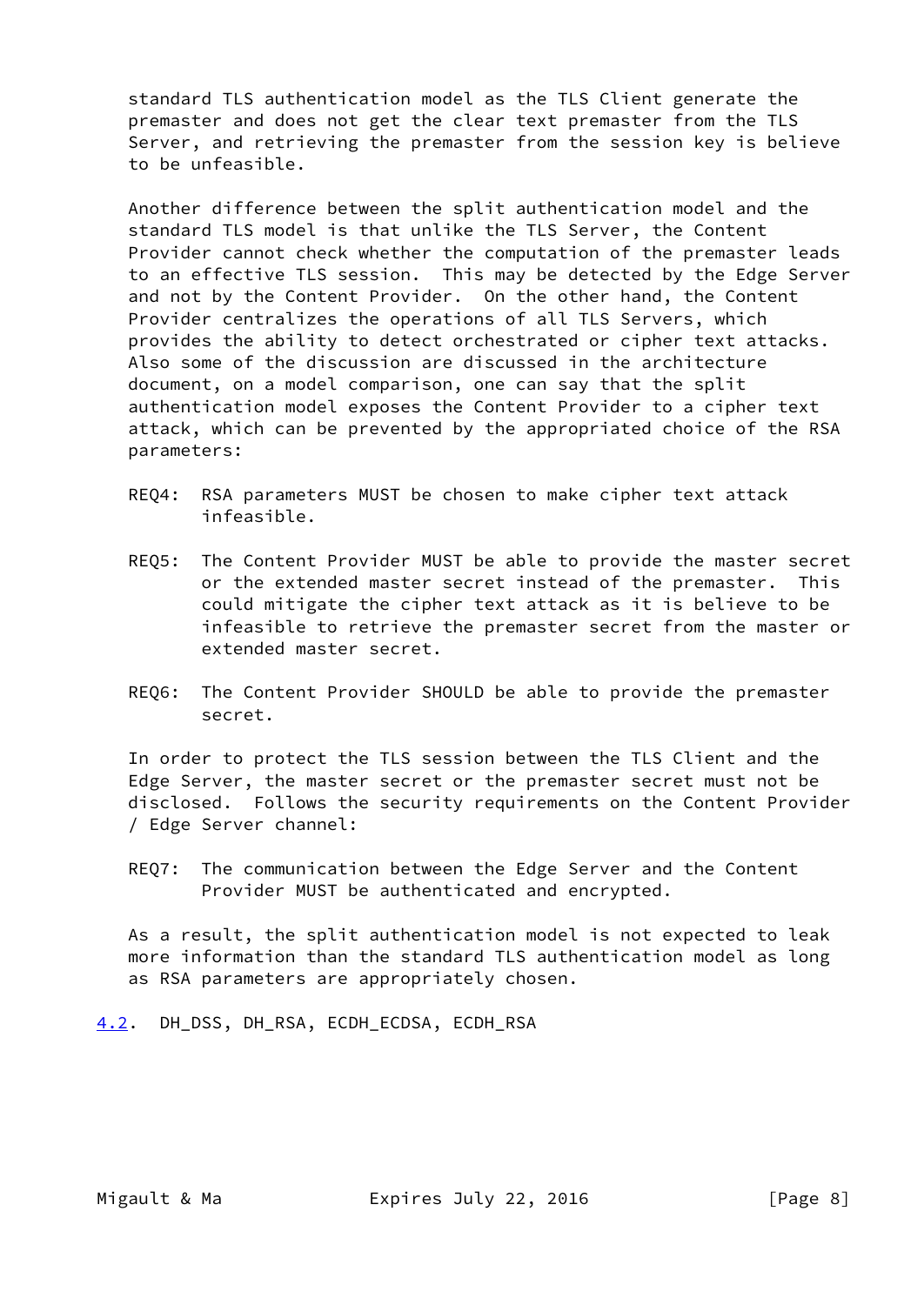<span id="page-9-1"></span><span id="page-9-0"></span>[4.2.1](#page-9-0). Standard TLS Authentication Description

 With Diffie Hellman fixed values, the TLS Server provides a ServerCertificate which contains a certificate that contains the fixed DH or ECDH value. The DH or ECDH fix value is authenticated by the Certification Authority with a specific signature algorithm - RSA, DSS or ECDSA for example. As the DH or ECDH keys are used to establish a shared secret from public values, the purpose of the key is limited to the key agreement and the certificate is expected to have the key usage set to key agreement  $-$  e.g. the key is not used for signing or encrypting.

 In order to compute the shared secret, the TLS Server expects to receive the TLS Client DH / ECDH counter part fix value. Optionally, the TLS Server can send a Certificate Request with the type corresponding to the key agreement method: rsa\_fixed\_dh, dss\_fixed\_dh, rsa\_fixed\_ecdh, ecdsa\_fixed\_ecdh.

 Upon receiving the ServerCertificate message and optionally the CertificateRequest from the TLS Server, the TLS Client sends back a ClientCertificate with the same type as the ServerCertificate (rsa\_fixed\_dh, dss\_fixed\_dh, rsa\_fixed\_ecdh, ecdsa\_fixed\_ecdh).

 Once the TLS Client and the TLS Server have exchanged their fixed DH / ECDH value, the pre\_master can be derived by both the TLS Client and the TLS Server by combining the public and private DH / ECDH key. The premaster is then agreed between the TLS Server and the TLS Client and session keys can be derived from both the TLS Server and TLS Client.

<span id="page-9-2"></span>[4.2.2](#page-9-2). Split Authentication Model

 This section lists the requirements to use the DH\_DSS, DH\_RSA, ECDH ECDSA, ECDH RSA authentication in a split authentication model. The requirements regarding the credential information shared between the Content Provider and the Edge Server are:

- REQ8: The Content Provider SHOULD share the DH or ECDH public key with the Edge Server. The DH or ECDH public key is public information and is conveyed in the ServerCertificate message.
- REQ9: The Content Provider MUST NOT share the private DH or ECDH key with the Edge Servers. The DH or ECDH private key is associated to the Content Provider and SHOULD be kept in a secure place.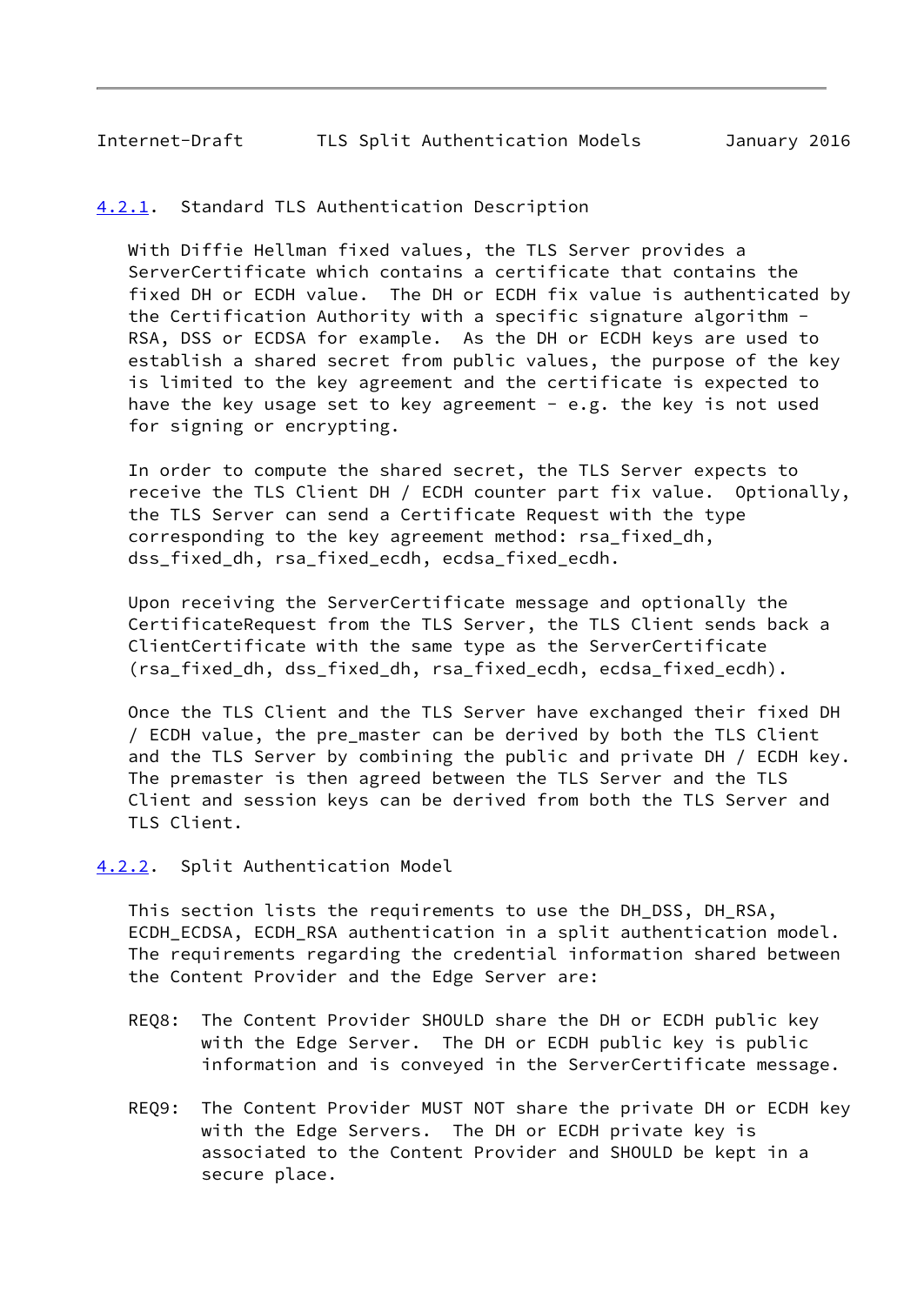The DH or ECDH private key is necessary to the Edge Server to decrypt the premaster secret so the TLS Server and the TLS Client can set the

| Migault & Ma | Expires July 22, 2016 | [Page 9] |
|--------------|-----------------------|----------|
|--------------|-----------------------|----------|

<span id="page-10-1"></span>Internet-Draft TLS Split Authentication Models January 2016

 session keys. These operations can only be performed by the owner of the private key, that is in our case the Content Provider. Thus, the requirements regarding interactions between the Content Provider and the Edge Server are:

- REQ10: The Content Provider SHOULD provide the Edge Server facilities to compute the DH or ECDH shared secret, the premaster, the premaster or the extended master to the Edge Server.
- <span id="page-10-0"></span>[4.2.3](#page-10-0). Security Analysis

 This section provides a security analysis of the split authentication model versus the standard TLS authentication model with DH\_DSS, DH\_RSA, ECDH\_ECDSA, ECDH\_RSA used as an authentication method. The purpose of this section is to show that the Content Provider in the split authentication model does not leak more information on its secret credential than the TLS Server does in the standard TLS model.

 When the Content Provider receives the public key of the TLS Client, it may return the shared DH / ECDH secret to the Edge Server. In that case, the Edge Server is exactly aware of the shared secret as well as the respective public keys of the Content Provider and the TLS Client. The situation differs from a node intercepting the DH / ECDH exchange as this node never gets the resulting secret. On the other hand, such information are also exchanged between the TLS Server and the TLS Client in the TLS standard authentication model.

 As a result, interactions between the Edge Server and the Content Provider is not expected to leak more information then the TLS Server leak information to the TLS Client in [[RFC5246](https://datatracker.ietf.org/doc/pdf/rfc5246)].

 Similarly to [Section 4.1.3](#page-7-0) the Content Provider can hardly distinguish the premaster that are being requested in order to perform an attack to the premasters that ends up into a TLS session. As a result,

 REQ11: DH / ECDH parameters MUST be chosen to make guessing attacks infeasible.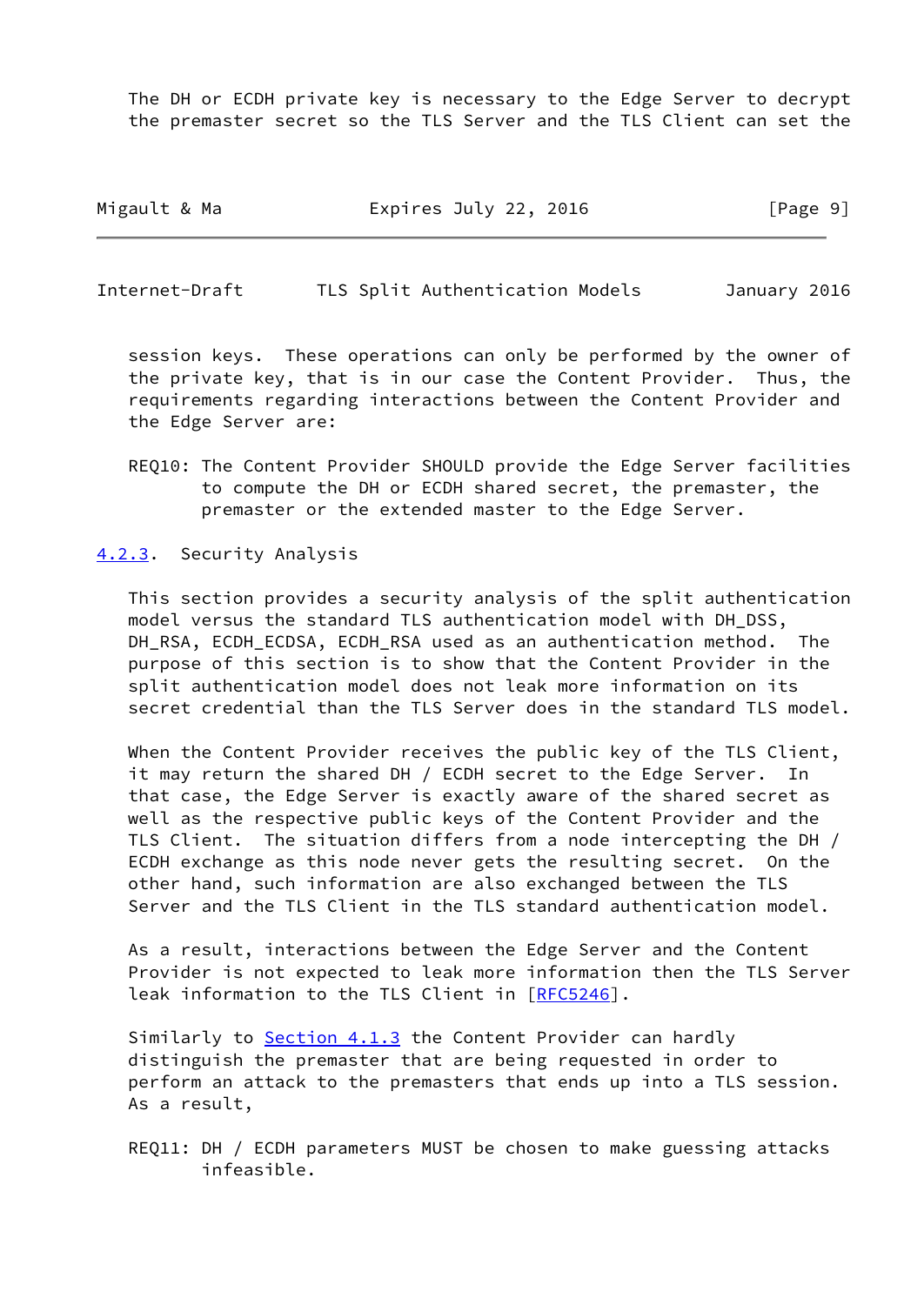REQ12: The Content Provider MAY provide the master secret or the extended master secret instead of the premaster. This could mitigate the cipher text attack as it is believe to be infeasible to retrieve the premaster secret from the master or extended master secret.

 In order to protect the TLS session between the TLS Client and the Edge Server, the master secret or the premaster secret must not be

| Migault & Ma | Expires July 22, 2016 | [Page 10] |
|--------------|-----------------------|-----------|
|--------------|-----------------------|-----------|

<span id="page-11-1"></span>Internet-Draft TLS Split Authentication Models January 2016

 disclosed. Follows the security requirements on the Content Provider / Edge Server channel:

 REQ13: The communication between the Edge Server and the Content Provider MUST be authenticated and encrypted.

 As a result, the split authentication model is not expected to leak more information than the standard TLS authentication model as long as DH / ECDH parameters are appropriately chosen.

<span id="page-11-0"></span>[4.3](#page-11-0). DH\_anon, ECDH\_anon

<span id="page-11-2"></span>[4.3.1](#page-11-2). Standard TLS Authentication Description

With anonymous DH or ECDH - as opposed to fixed DH - the Certificate message is not appropriated to carry the DH or ECDH parameters, as they are not expected to be signed by a CA. As a result, the TLS Server provides the DH / ECDH parameters in a ServerDHParams structure or a ECParameters carried by a ServerKeyExchange message.

 Upon receipt of the ServerKeyExchange, the TLS Client responds with a ClientKeyExchange with the associated DH / ECDH parameters.

 Once the TLS Client and the TLS Server have exchanged the fixed DH / ECDH value, the pre\_master is agreed between the TLS Server and the TLS Client and session keys can be derived from both the TLS Server and TLS Client.

<span id="page-11-3"></span>[4.3.2](#page-11-3). Split Authentication Model

 This section lists the requirements to use the DH\_anon or ECDH\_anon authentication in a split authentication model. The requirements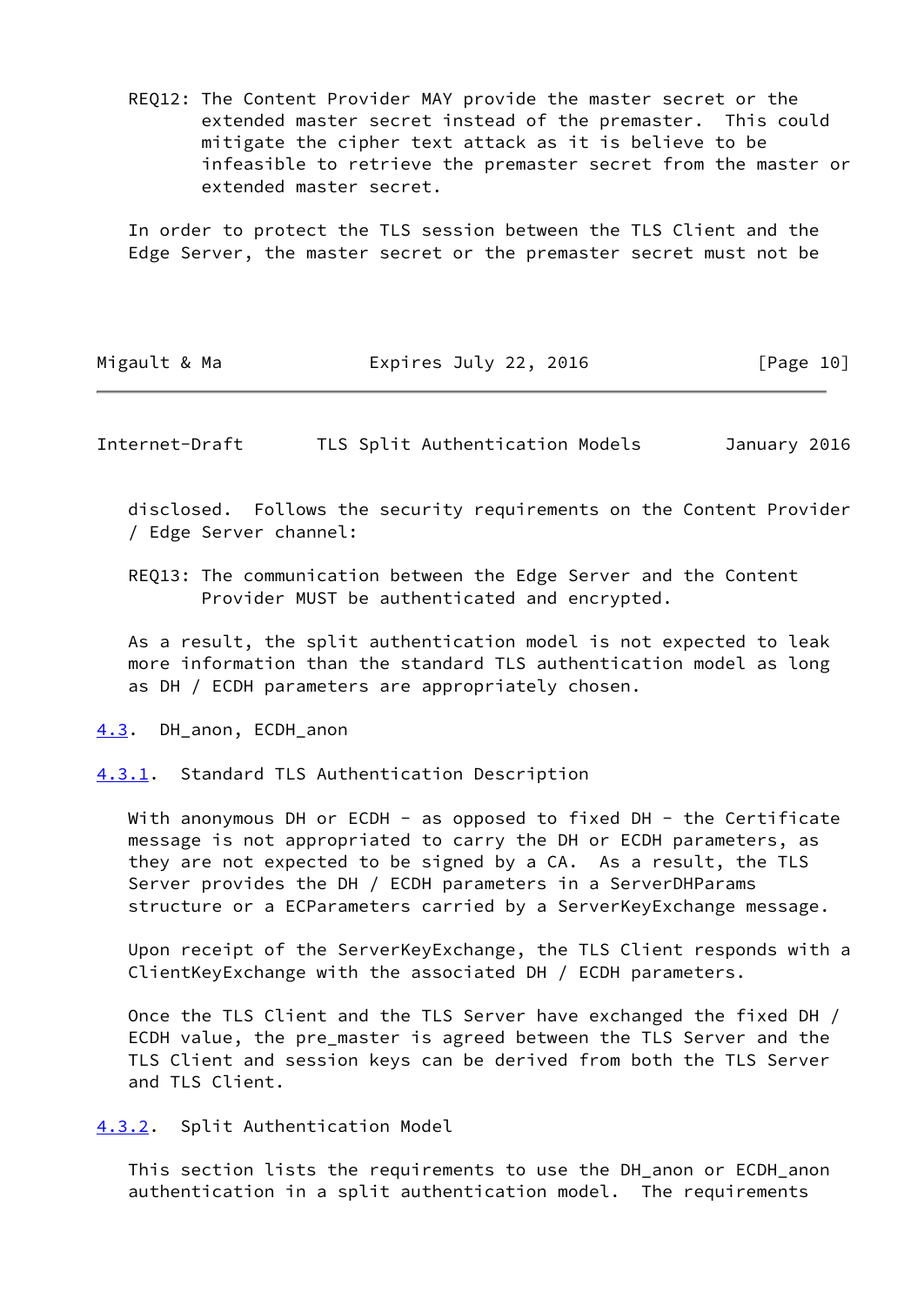regarding the credential information shared between the Content Provider and the Edge Server are:

 REQ14: The DH or ECDH public and private keys SHOULD be generated by the Edge Servers. In other words, the DH or ECDH keys used SHOULD NOT be generated and associated to the Content Provider. As no authentication is provided to the TLS Client, there is no need to use private information of the Content provider.

## <span id="page-12-0"></span>[4.3.3](#page-12-0). Security Analysis

 This section provides a security analysis of the split authentication model versus the standard TLS authentication model with DH\_anon or ECDH\_anon used as an authentication method. The purpose of this section is to show that the Content Provider in the split

| Migault & Ma | Expires July 22, 2016 | [Page 11] |
|--------------|-----------------------|-----------|
|              |                       |           |

<span id="page-12-2"></span>Internet-Draft TLS Split Authentication Models January 2016

 authentication model does not leak more information on its secret credential than the TLS Server does in the standard TLS model.

The DH anon and ECDH anon authentication methods do not involve any authentication credentials from the Content Provider, so the risks of leakage of Content Provider authentication are not considered in this case.

 As a result, the split authentication model is not expected to leak more information than the standard TLS authentication model.

<span id="page-12-1"></span>[4.4](#page-12-1). DHE\_DSS, DHE\_RSA, ECDHE\_RSA, ECDHE\_ECDSA

<span id="page-12-3"></span>[4.4.1](#page-12-3). Standard TLS Authentication Description

With ephemeral DH or ECDH - as opposed to fixed DH - the Certificate message is not appropriated to carry the DH / ECDH parameters. In fact, with ephemeral DH / ECDH, the DH / ECDH parameters are not signed by a CA. Instead, they are signed by a signature-capable certificate, which has been signed by the CA.

 Since Certificate messages are not appropriated to carry the DH / ECDH parameters, the TLS Server provides the DH / ECDH parameters in a ServerDHParams structure or a ECParameters carried by a ServerKeyExchange message. This is the same structure as for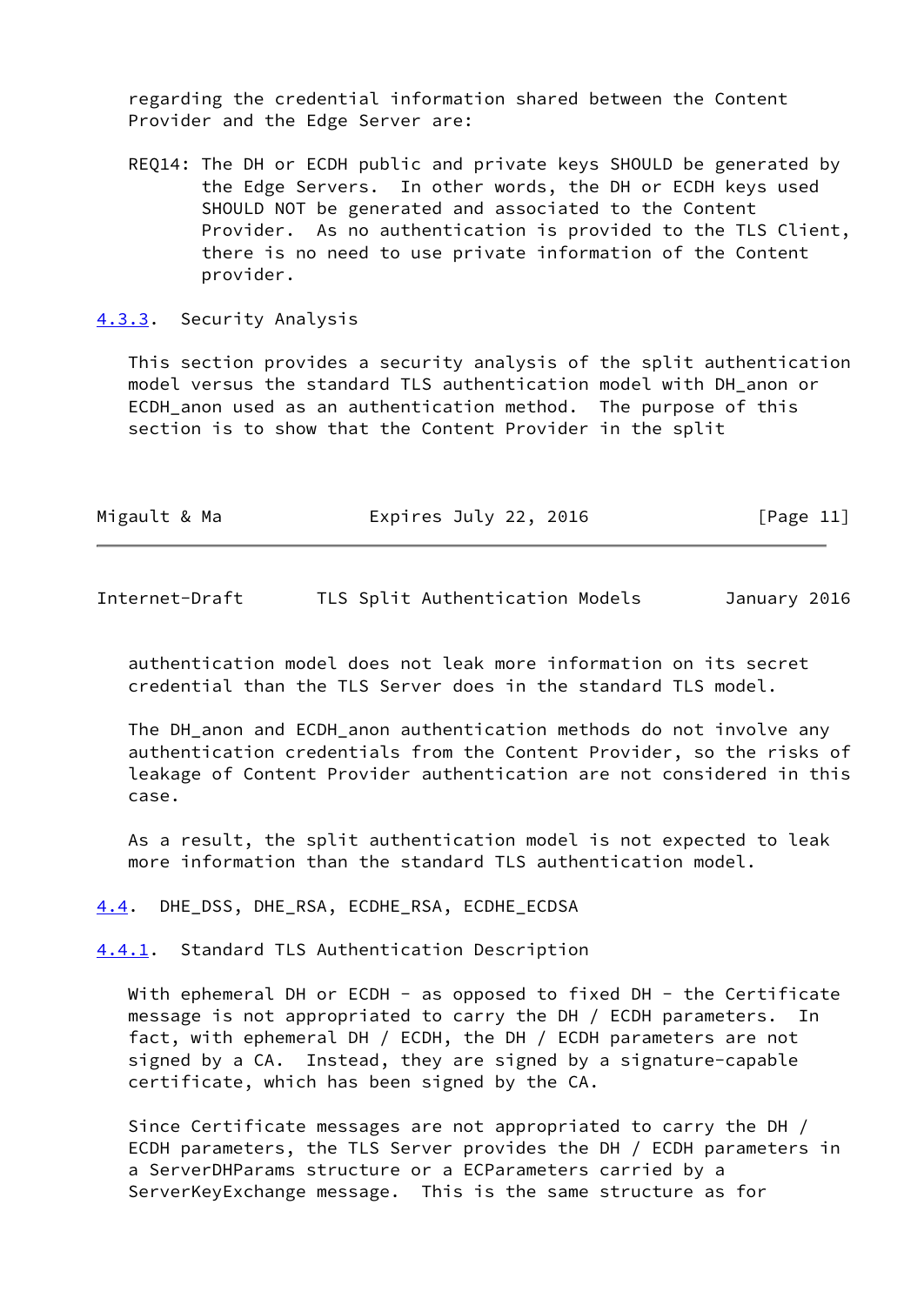anonymous DH / ECDH. In order to authenticate, a proof of ownership is added. This proof of ownership takes the form of a signature of a combination of the DH / ECDH parameters associated with the ClientHello.random and the ServerHello.random. The exact structure signed params for DHE RSA or ECDHE RSA is defined in section [7.4.3 of](https://datatracker.ietf.org/doc/pdf/rfc5246#section-7.4.3) [RFC5246], or Signature for ECDSA ECDSA is defined in [section](https://datatracker.ietf.org/doc/pdf/rfc4492#section-5.4) 5.4 of  [\[RFC4492\]](https://datatracker.ietf.org/doc/pdf/rfc4492#section-5.4). In order to check the signature associated to the DH / ECDH parameters, the TLS Server provides the necessary public key associated to the TLS Server. These keys are carried in a ServerCertificate signed by a CA. These certificates are used to check the signature only.

 Upon receipt of the ServerKeyExchange and the ServerCertificate, the TLS Client provides the DH / ECDH parameters to the TLS Server via the ClientDiffieHellmanPublic defined in section [7.4.7.2 of \[RFC5246\]](https://datatracker.ietf.org/doc/pdf/rfc5246#section-7.4.7.2) or ClientECDiffieHellmanPublic structure defined in [section](https://datatracker.ietf.org/doc/pdf/rfc4492#section-5.7) 5.7 of  [\[RFC4492\]](https://datatracker.ietf.org/doc/pdf/rfc4492#section-5.7). Both structures are conveyed by the ClientKeyExchange message. This message does not carry any signatures that enable the TLS Server to authenticate the TLS Client. The TLS Client can be authenticated by providing a signing key in a ClientCertificate. The key is signed by a CA. On the other hand, the proof of ownership of the key by the TLS Client is provided by sending a CertificateVerify.

| Migault & Ma | Expires July 22, 2016 | [Page 12] |
|--------------|-----------------------|-----------|
|              |                       |           |

<span id="page-13-1"></span>Internet-Draft TLS Split Authentication Models January 2016

 The CertificateVerify message is the generic mechanism to authenticate the TLS Client over the global TLS exchange.

<span id="page-13-0"></span>[4.4.2](#page-13-0). Split Authentication Model

 This section lists the requirements to use the DHE\_DSS, DHE\_RSA, ECDHE RSA, ECDHE ECDSA authentication in a split authentication model. The requirements regarding the credential information shared between the Content Provider and the Edge Server are:

 REQ15: The Content Provider SHOULD share the public key with the Edge Server. The public key is used for signing the DH ECDH parameters. The public key is respectively a DSS public key when DHE\_DSS is selected, a RSA public key when ECDHE\_RSA is selected or a ECDSA public key when ECDHE\_ECDSA is selected. The public key is public information and is conveyed in the ServerCertificate message.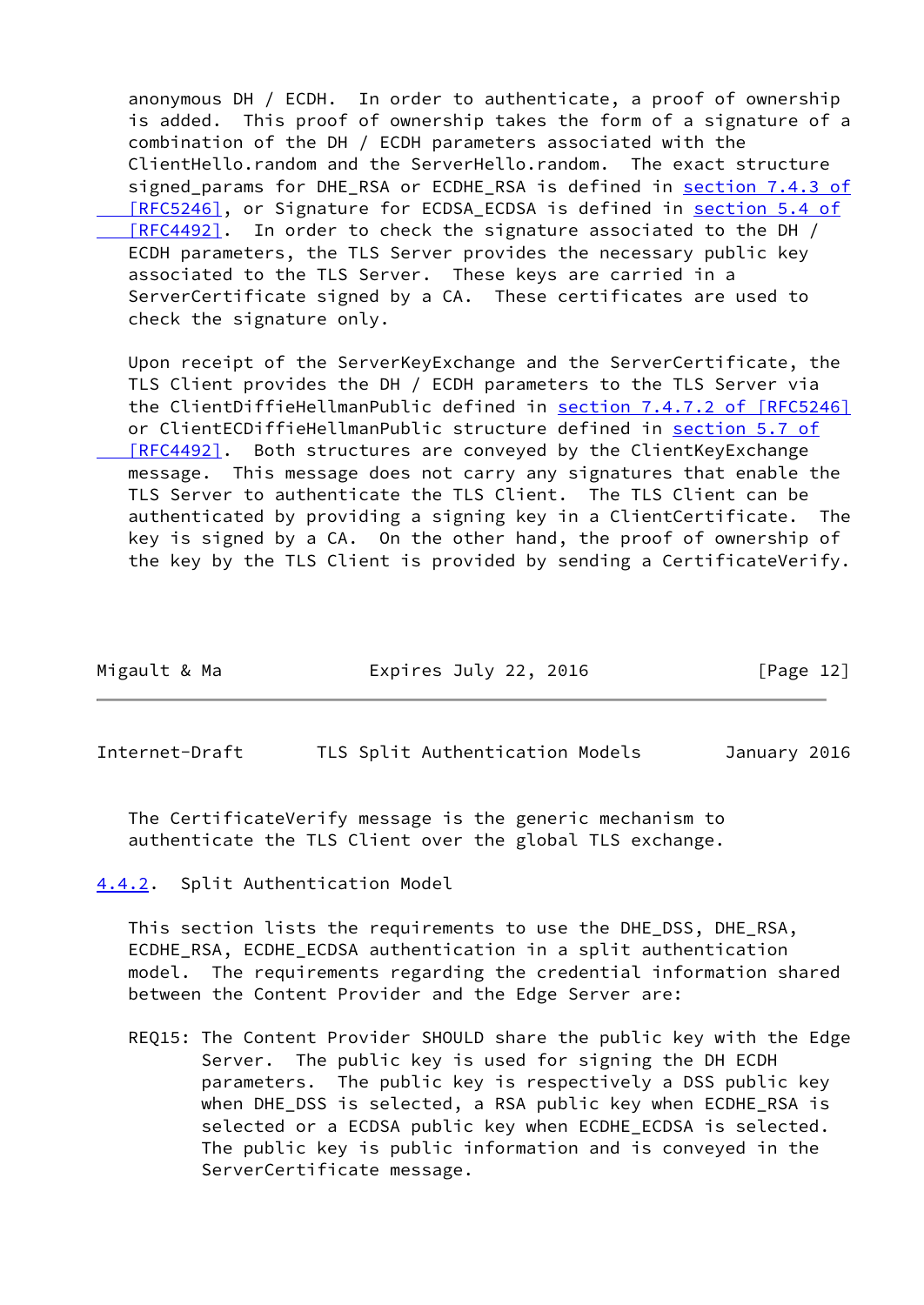REQ16: The Content Provider MUST NOT share the private RSA DSS or ECDSA key with the Edge Server. The private key is associated to the Content Provider and SHOULD be kept in a secure place.

 The DSA, RSA or ECDSA private key is necessary to the Edge Server to sign the DH or ECDH parameters sent by the Edge Servers to the TLS Clients. These operations can only be performed by the owner of the private key, that is in our case the Content Provider. Thus, the requirements regarding interactions between the Content Provider and the Edge Server are:

 REQ17: The Content Provider MUST provide DSS, RSA or ECDSA signing facilities to the Edge Servers. The Edge Server SHOULD be able to provide the extended parameters to be signed (that is the signed\_params ClientHello.random, ServerHello.random and ServerKeyExchange.params) or their hash - as well as additional necessary parameters - and be returned the signed value so the Edge Server can send the ServerKeyExchange message to the TLS Client and the TLS Client.

 [DISCUSSION: the DHE\_DSS / DH\_DSS are mentioned for TLS1.2 but do not seems to have specific actions associated to. I expected similar behavior for dhe\_dss as for dhe\_rsa, but section A.4.2. "Server Authentication and Key Exchange Messages" specifies no specific payload when dhe\_dss is selected. I would like to clarify how DHE\_DSS should be considered.]

Migault & Ma **Expires July 22, 2016** [Page 13]

<span id="page-14-1"></span>Internet-Draft TLS Split Authentication Models January 2016

<span id="page-14-0"></span>[4.4.3](#page-14-0). Security Analysis

 This section provides a security analysis of the split authentication model versus the standard TLS authentication model with DHE\_DSS, DHE\_RSA, ECDHE\_RSA, ECDHE\_ECDSA used as an authentication method. The purpose of this section is to show that the Content Provider in the split authentication model does not leak more information on its secret credential than the TLS Server does in the standard TLS model.

 The Content provider is expected to provide some signatures associated to a given clear text. Such information provided by the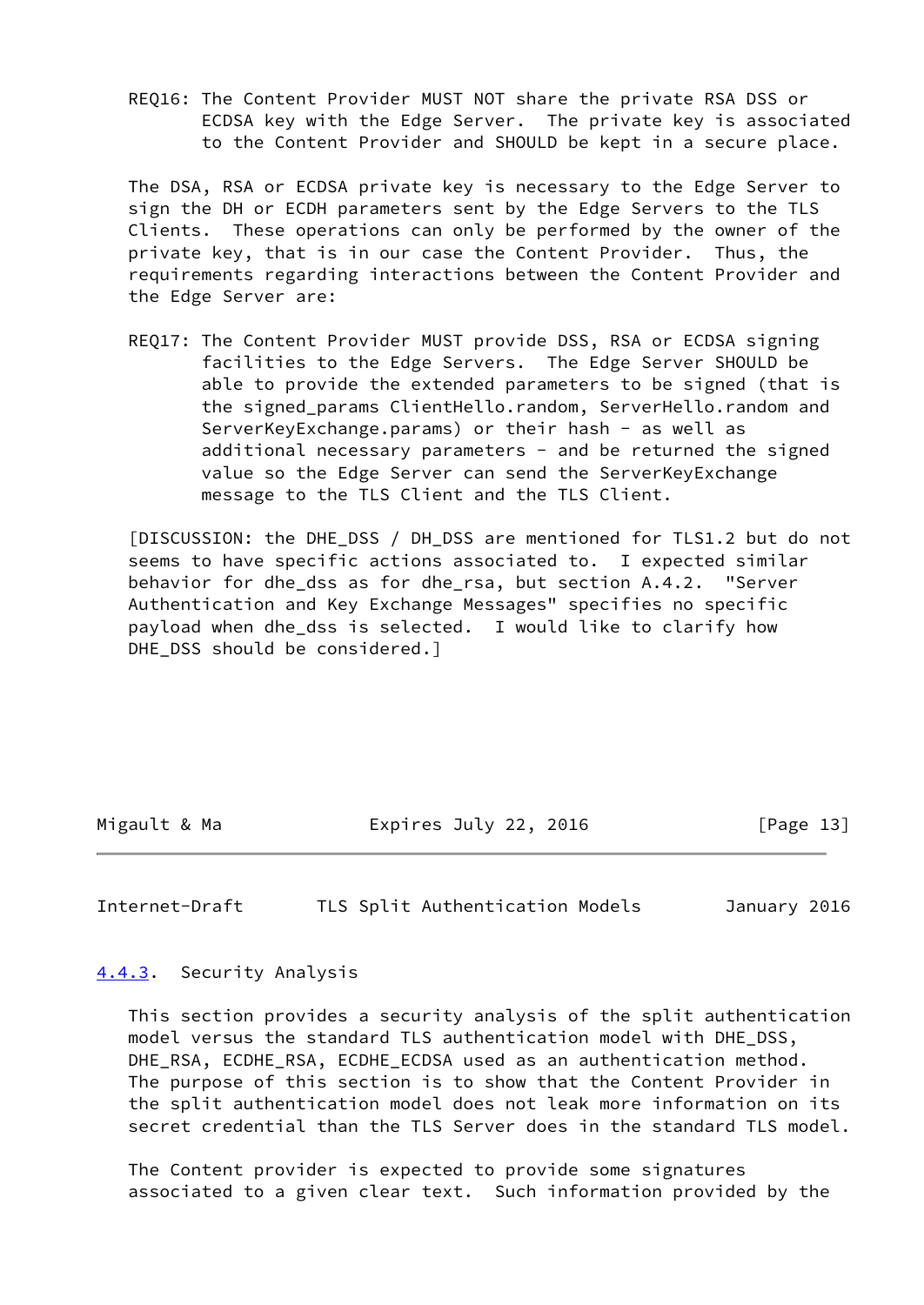Content Provider to the Edge Server and the TLS Client in the split authentication model are exactly the same information provided by the TLS Server to the TLS Client in the standard TLS authentication model.

 The main difference between the two models is that the Content Provider does not have any means to check whether the corresponding signature effectively result in a running session or is part of an attack. In order to mitigate the surface of such attacks:

- REQ18: Signature scheme and associated parameters MUST be chosen to be resistant to adaptive chosen cleartext attacks, i.e. the computation of signatures MUST NOT reveal information of the private key during the lifetime of the private key.
- REQ19: The Edge Server SHOULD provide the complete clear text instead of the hash to be signed. In fact, providing the complete clear text provide the opportunity of the Content Provider to check what is being signed. With secure signature scheme it is believe that a collision with another clear text content has a very low probability. On the other hand, if the Edge Server simply provides the hash of the clear text, the Content Provider does not have any means to check what it is signing. In this case, the Content Provider relies on the Edge Server to provide appropriated content and legitimated content, which implies a strong trust relationship between the Content Provider and the Edge Server.

 The Edge Server can provide the complete cleartext or a hash of the cleartext. An attacker may want to usurpate the Content Provider's identity and provides content associated with the signature of the content provider. In this case, the attacker may generate the malicious content and hash it. By submitting the hash to the Content Provider for signing, the Content Provider has no ways to check the content that is expected to be signed by the Content Provider. In other words, when hashes are submitted for signing, the content check and validation is expected to be left to the Edge Server. On the

| Migault & Ma | Expires July 22, 2016 | [Page 14] |
|--------------|-----------------------|-----------|
|--------------|-----------------------|-----------|

Internet-Draft TLS Split Authentication Models January 2016

 other hand, when the whole content is provided to the Content Provider, the Content Provider is able to approve the content before signing it. In this case, the Edge Server is not assigned the role of checking the content. Instead, this role is left to the Content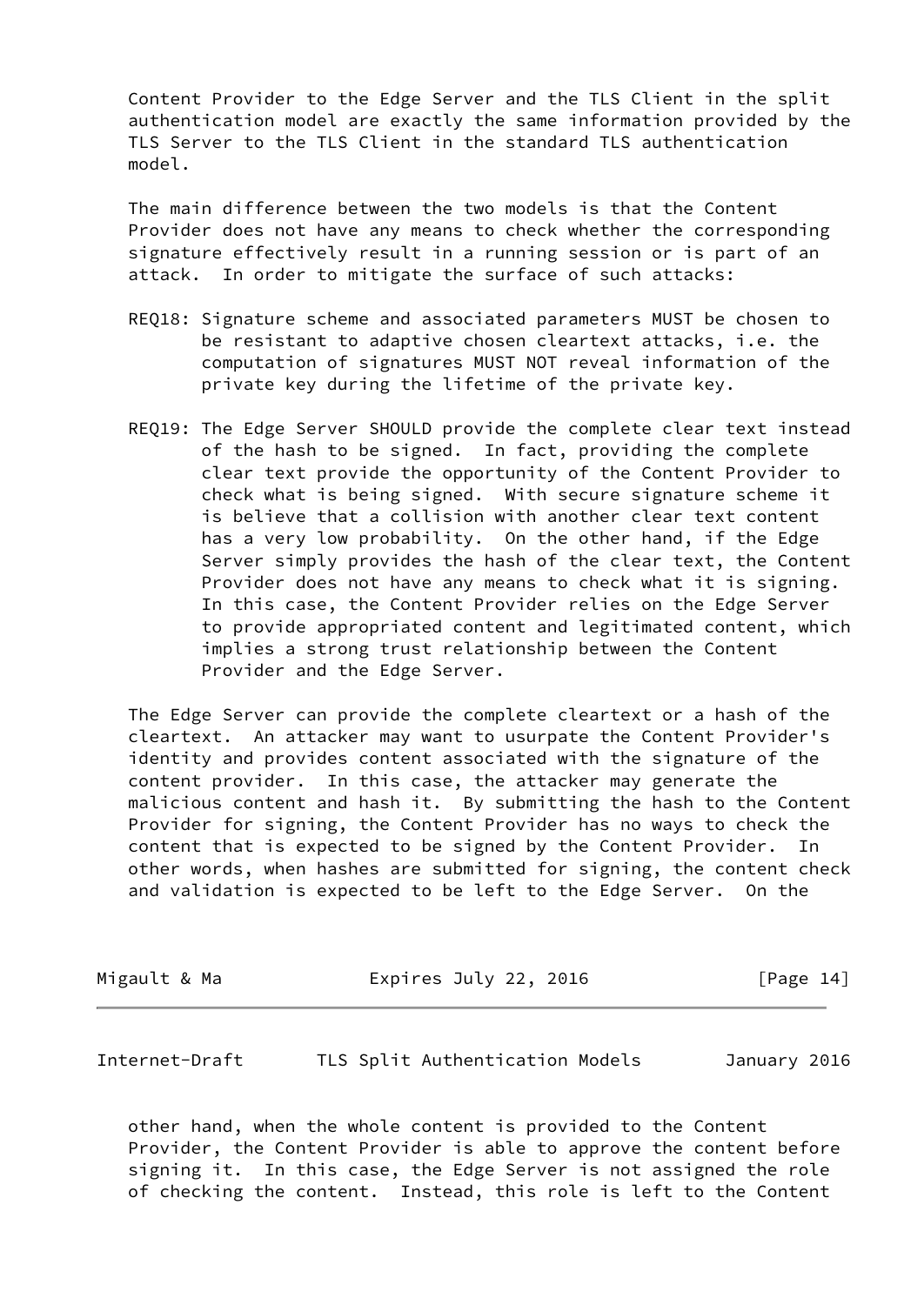Provider, thus limiting the trust in the Edge Server. This limits the surface of attacks.

 When the Edge Server provides the complete content to the Content Provider, an attacker that wants to usurpate the Content Provider's identity has the following possibilities:

- a) It can provide a malicious content that is not detected as malicious by the Content Provider, and so get signed by the Content Provider. In order to address such vector of attack, the Content Provider should be provided some means to control the content that are signed. Otherwise, this function is delegated to the Edge Server, and the model implies the Edge Server is a trusted entity. When the clear text is provide instead of hash, the Content Provider has means to check the content its signs. On the other hand the Content Provider cannot check the signed clear text corresponds to an effective and legitimate TLS session.
- b) It can generate the malicious content such that its hash matches an already known hash. Such attack is known as a hash collision. To address this vector of attack, the hash function is expected to be resistant to pre-image, second pre-image and collision attack.
- c) It can guess the signature given the corresponding between cleartext and their corresponding signatures. In order to address this vector of attack, the signature is expected to be resistant to the adaptive chosen message attack.

 Only a) is introduced by the split model. In fact, in the TLS model, the TLS Server signs content it generates and so assumes it is legitimate. As explained, this is not anymore always true in the split model where the Content Provider is not supposed to trust the Edge Server. Vector of attack mentioned in b) and c) are common in the split model and the standard TLS model, as an Edge Server in the split model does not have any additional information than a TLS Client in the TLS model. As a result:

 REQ20: The Content Provider MUST be able to sign cleartext content rather than the resulting hash. In addition, the Content Provider MUST verify the cleartext content provided as input to avoid signature usurpation.

Migault & Ma **Expires July 22, 2016** [Page 15]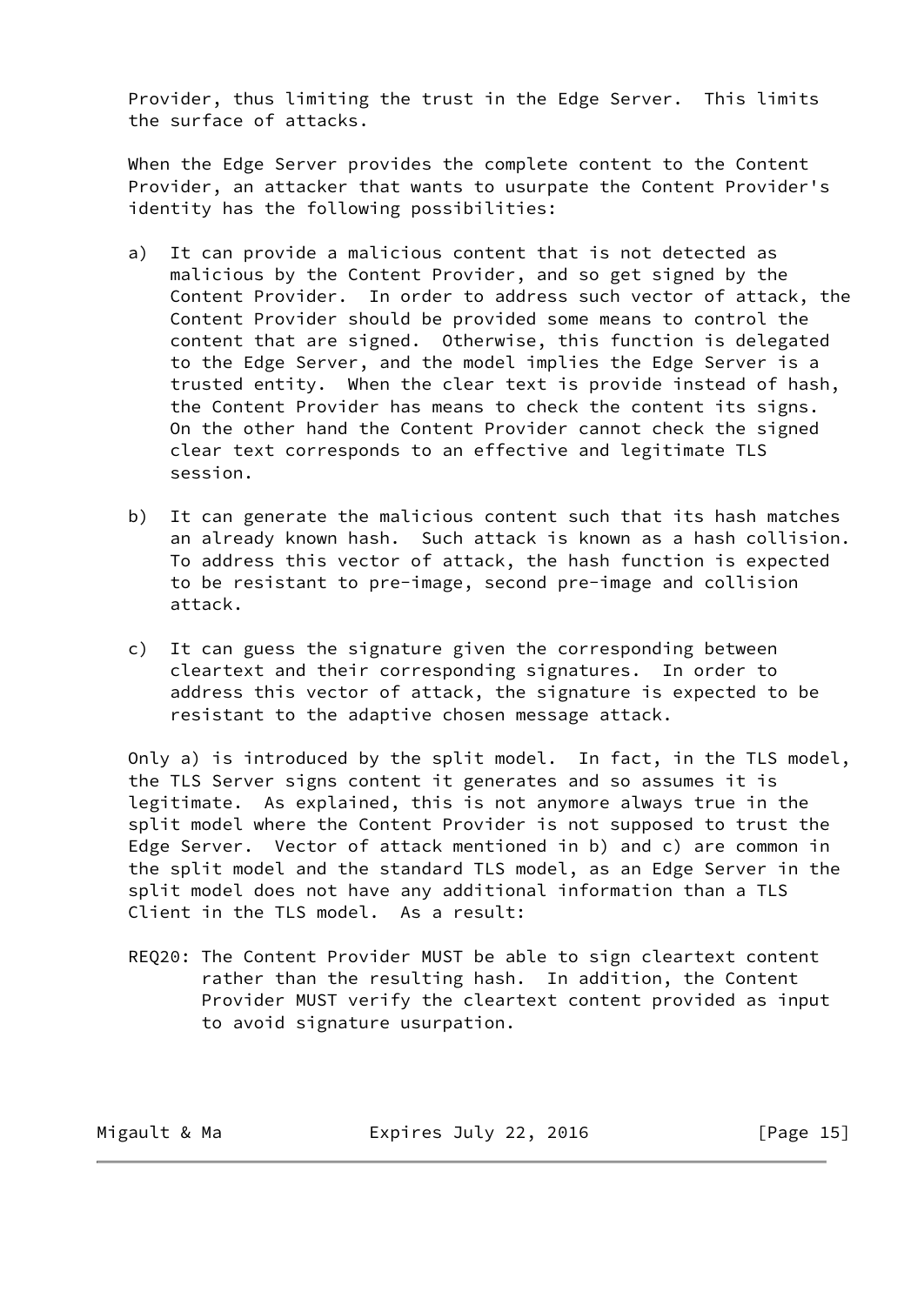<span id="page-17-1"></span> REQ21: The Content Provider SHOULD enable hash signature. When the Content Provider chose to sign hashes, the Edge Server MUST be a trusted node.

 The signature is not expected to be secret. As a result, the information exchanged between the Content Provider and the Edge Server does not require confidentiality. In addition, the information provided to the Content Provider is not protected so confidentiality is not mandatory. On the other hand, it is of primary importance that only the legitimate Edge Server have access to the signing service.

 REQ22: The communication between the Edge Server and the Content Provider MUST be authenticated.

 As a result, the split authentication model is not expected to leak more information than the standard TLS authentication model.

- <span id="page-17-0"></span>[4.5](#page-17-0). PSK, DHE PSK, RSA PSK
- <span id="page-17-2"></span>[4.5.1](#page-17-2). Standard TLS Authentication Description

When PSK, DHE\_PSK or RSA\_PSK [\[RFC4279](https://datatracker.ietf.org/doc/pdf/rfc4279)] are selected by the TLS Server for authentication, the TLS Server sends the TLS Client ServerKeyExchange message with a psk\_identity\_hint to indicate the TLS Client the PSK to select. When PSK has been selected, no additional information is provided by the TLS Server. When DHE\_PSK is selected, the TLS Server adds the ServerDHParams to the ServerKeyExchange. When RSA\_PSK is selected, the TLS Server provides the RSA public key of the TLS Server in a ServerCertificate message. The key will be used for encryption.

 Upon receipt of the ServerKeyExchange message, the TLS Client responds with a ClientKeyExchange that contains the psk identity. When PSK has been selected, no additional information is provided. The premaster includes the PSK designated by the psk\_identity, and TLS session keys are derived based on the shared secret. In case the PSK is not known by both the TLS Client and the TLS Server, the premaster will not be agreed upon.

 When DHE\_PSK is selected, in addition to the psk\_identity, the TLS Client provides the DH parameters in a ClientDiffieHellmanPublic structure that is added to the ClientKeyExchange message. The premaster is derived by the TLS Client and the TLS Server and includes both the DH shared secret as well as the PSK itself. Only if the TLS Server and the TLS Client share the same PSK, the premaster is not agreed upon.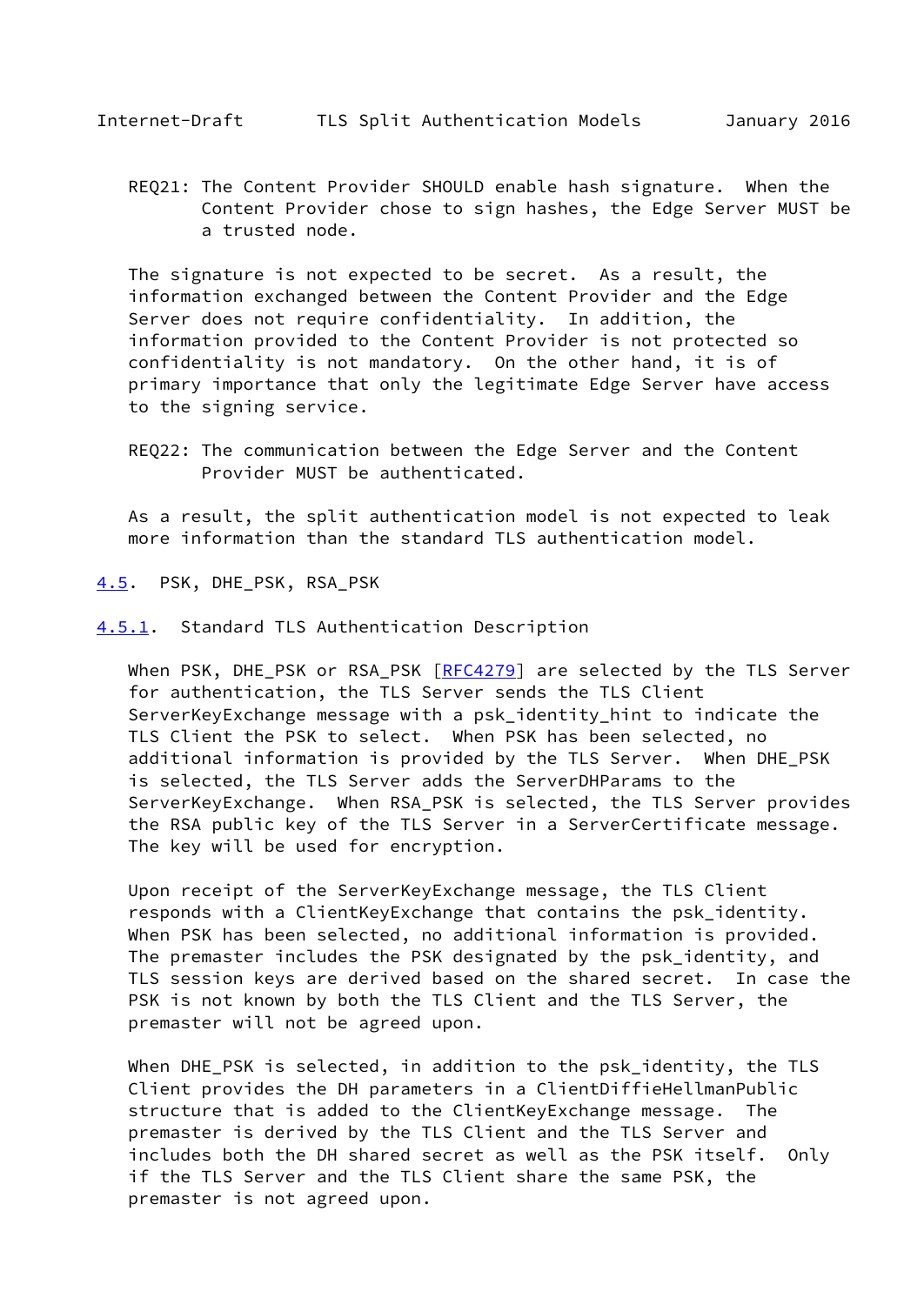Migault & Ma **Expires July 22, 2016** [Page 16]

<span id="page-18-1"></span>Internet-Draft TLS Split Authentication Models January 2016

 When RSA\_PSK is selected, in addition to the psk\_identity, the TLS Client provides and EncryptedPreMasterSecret structure conveyed by the ClientKeyExchange message. The EncryptedPreMasterSecret contains among other informations a 46-byte random value and the PSK. When receiving this message, the TLS Server decrypts the premaster and check the validity between the PSK and the claimed psk\_identity before the premaster is agreed.

To sum up PSK DHE PSK key exchange methods requires up to five messages to be exchanged: ServerKeyExchange and ClientKeyExchange. RSA\_PSK requires the TLS Server to provide an additional ServerCertificate.

<span id="page-18-0"></span>[4.5.2](#page-18-0). Split Authentication Model

This section lists the requirements to use the PSK, RSA PSK or the DHE\_PSK authentication in a split authentication model. The requirements regarding the credential information shared between the Content Provider and the Edge Server are:

- REQ23: The Content Provider MAY share the psk\_identity\_hints and associated profile with the Edge Servers. This information may be shared after an evaluation that they are public information and that profiles do not leak confidential, critical or privacy related information. In addition the Content Provider must also evaluate how the distribution of the hints profiles may be distributed and updated on the Edge Servers. Hints is definitely public as opposed to the PSK that is secret, so the list of psk\_identity\_hints associated to profiles may be provided to the Edge Servers. On the other hand, there might be privacy issues related to providing a complete list of hints, as well as management issues associated to maintaining up-to-date lists between multiple Edge Servers.
- REQ24: The Content Provider SHOULD be able to provide psk\_identity\_hints on a per request basis. More especially, the Edge Server SHOULD be able to send a ClientHello message or specific parameters to the Content Provider in order to get the corresponding psk\_identity\_hint. Such interaction is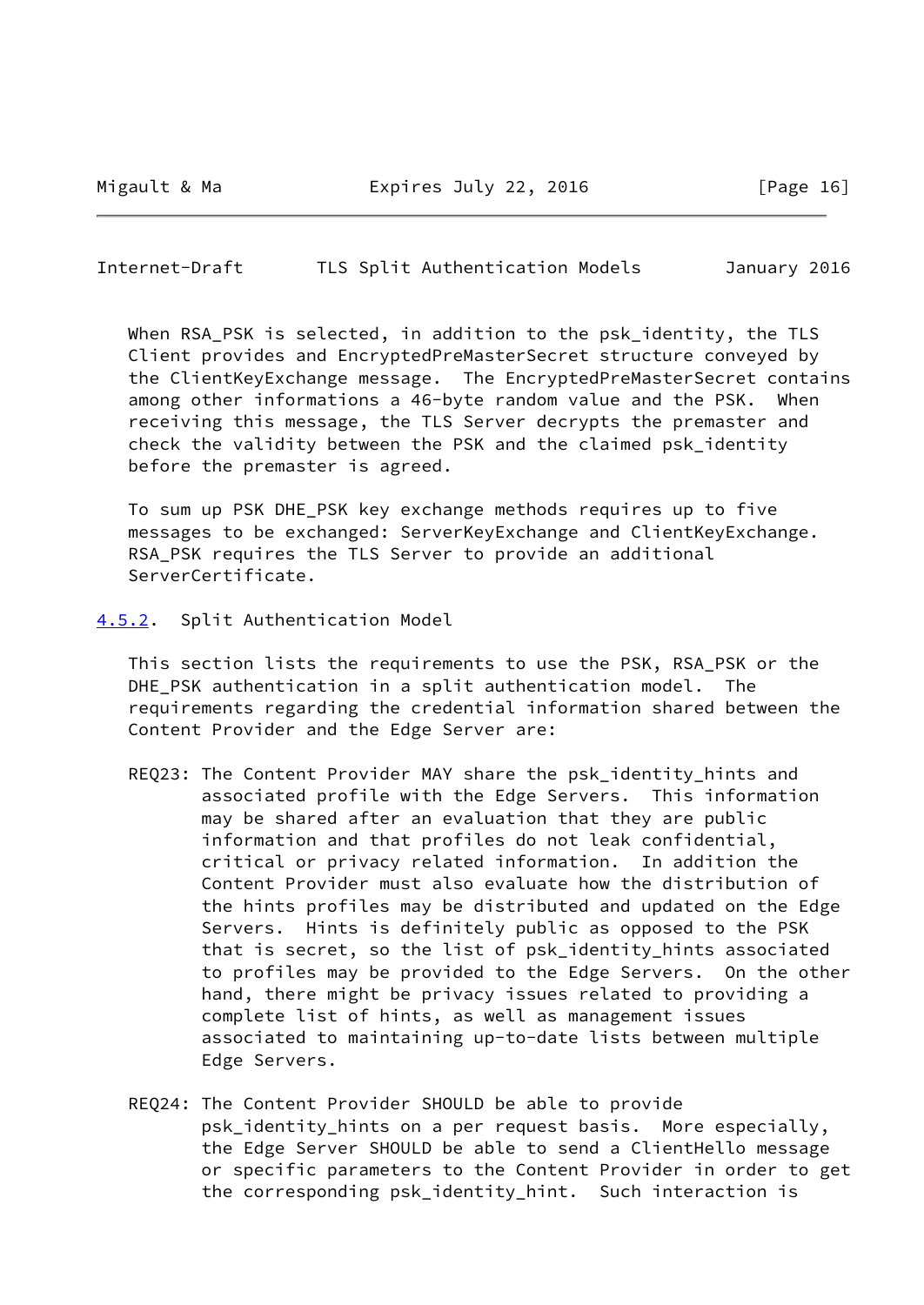necessary when privacy and management issues may require the profiles and psk\_identity\_hints be kept in a safe and centralized place.

 REQ25: The Content Provider MUST NOT share the PSK with the Edge Server. The PSK is associated to the Content Provider and MUST be kept in a secure place.

Migault & Ma **Expires July 22, 2016** [Page 17]

Internet-Draft TLS Split Authentication Models January 2016

 When PSK is selected, the requirements regarding interactions between the Content Provider and the Edge Server are:

 REQ26: The Content Provider SHOULD provide the Edge Server master secret generation from the psk\_identity as well as additional information. As the premaster conveys the PSK in cleartext, the Content Provider MUST NOT provide the cleartext premaster, but instead should compute the master in order to avoid transmitting the PSK to the Edge Server.

 When PSK\_RSA is selected, the requirements regarding interactions between the Content Provider and the Edge Server are similar as those to the RSA case except that the PSK SHOULD NOT be returned by the Content Provider. More especially:

- REQ27: The Content Provider SHOULD share the RSA public key with the Edge Server. The RSA public key is public information and is conveyed in the ServerCertificate message.
- REQ28: The Content Provider MUST NOT share the private RSA key with the Edge Server. The RSA private key is associated to the Content Provider and SHOULD be kept in a secure place.
- REQ29: The Content Provider MUST provide RSA decryption facilities to the Edge Servers. The Edge Server SHOULD be able to provide the EncryptedPremasterSecret - as well as additional necessary parameters - and be returned the clear master so the Edge Server and the TLS Client can agree and set the TLS channel. As the premaster conveys the PSK in cleartext, the Content Provider MUST NOT provide the cleartext premaster, but instead should compute the master in order to avoid transmitting the PSK to the Edge Server.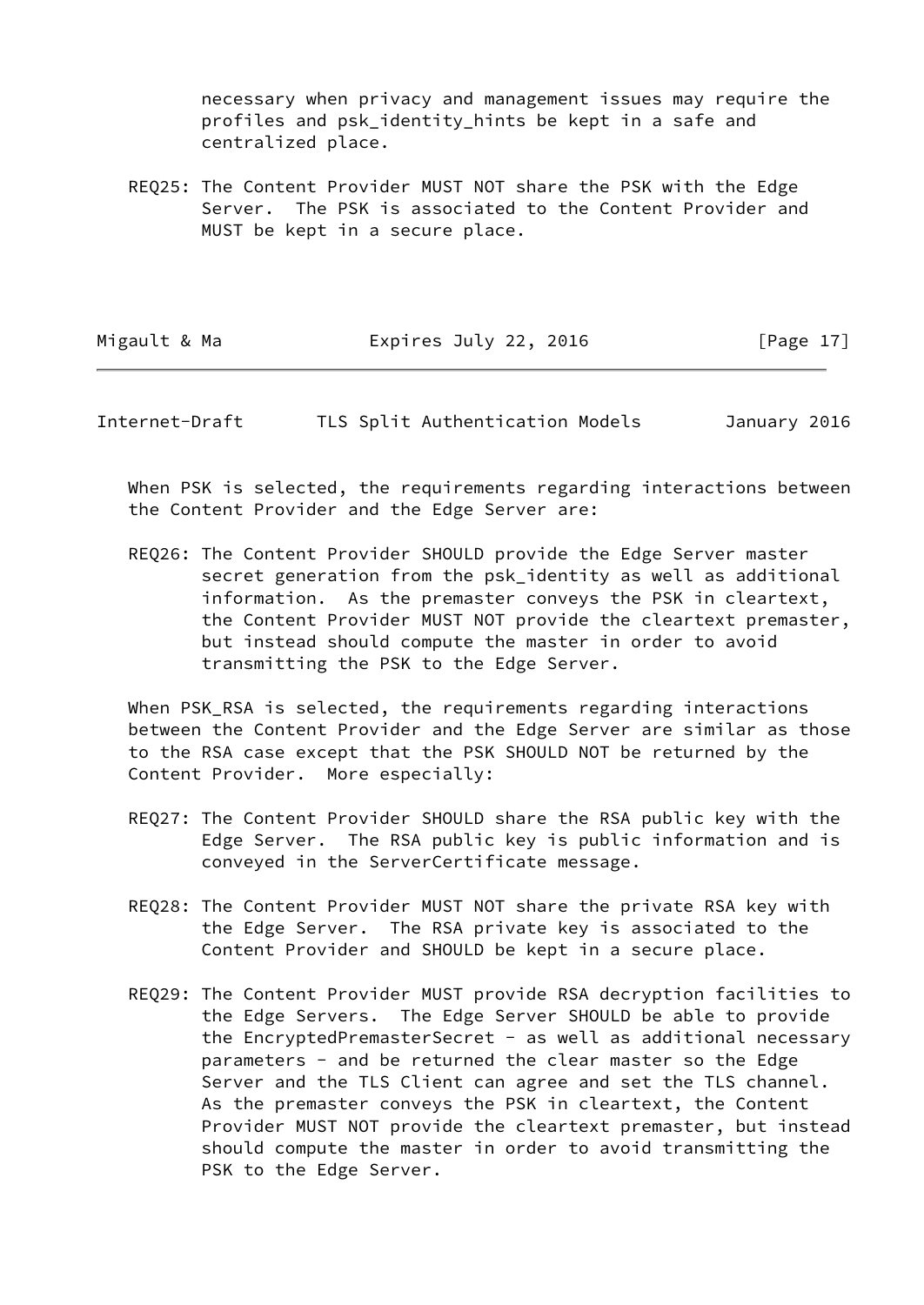When DHE PSK is selected, the DH exchange may be performed by the Edge Server or by the Content Provider. When the DH exchange is performed between the Edge Server and the TLS Client, the Edge Server needs to provide the DH share secret - and the  $psk_id$ entity - to the Content Provider which in turn generates the master secret with its PSK. Note that performing the DH with the Edge Server requires the Edge Server to provide a Certificate with a public key signed by a CA trusted by the TLS Client. This key may also be associated to the Content provider URL. When the exchange is performed between the Content Provider and the TLS Client, the agreed DH shared secret as well as the PSK are only known by the Content Provider, which limits the possibilities for the Edge Server to guess the PSK for example.

| Migault & Ma | Expires July 22, 2016 | [Page 18] |
|--------------|-----------------------|-----------|
|              |                       |           |

<span id="page-20-0"></span>Internet-Draft TLS Split Authentication Models January 2016

 When the DH exchange is performed by the Edge Server and the TLS Client, the requirements regarding interactions between the Content Provider and the Edge Server are:

- REQ30: The Content Provider MUST be able to generate a master from the shared secret agreed between the Edge Server and the TLS Client and the psk\_identity provided by the TLS Client.
- REQ31: As the premaster conveys the PSK in cleartext, the Content Provider MUST NOT provide the cleartext premaster, but instead should compute the master in order to avoid transmitting the PSK to the Edge Server. This requirement assumes that the Edge Server is performing the DH exchange.

 When the DH exchange is performed between the Content Provider and the TLS Client, the requirements regarding interactions between the Content Provider and the Edge Server are:

- REQ32: The Content Provider SHOULD share the private DH key with the Edge Server. These DHParams will be sent to the TLS Client by the Edge Server in the ServerKeyExchange message.
- REQ33: The Content Provider SHOULD be able to generate a master from the psk\_identity and TLS Client DHParams - in addition to potential additional parameters. As the premaster conveys the PSK in clear, the Content Provider MUST NOT provide the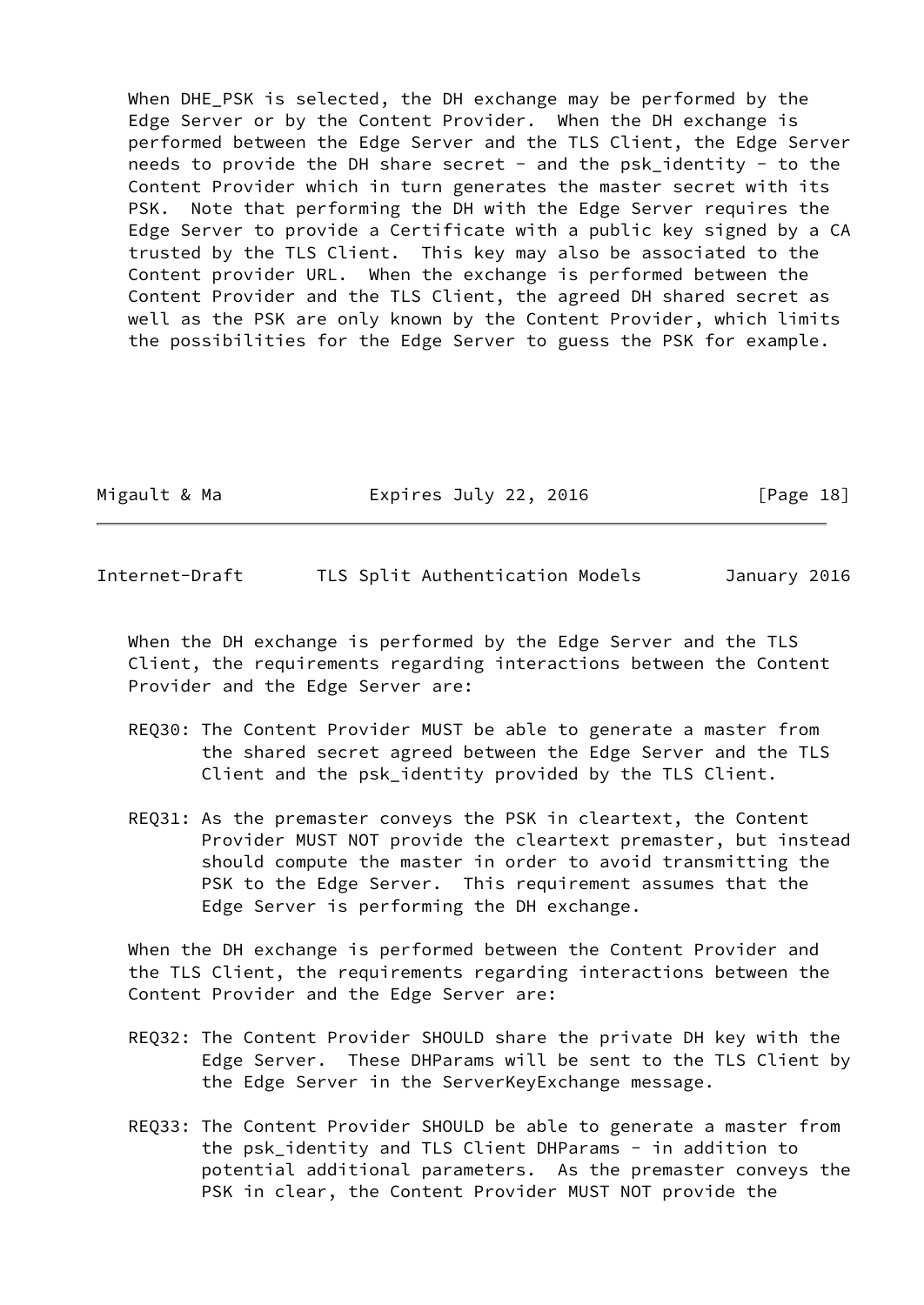cleartext premaster, but instead should compute the master in order to avoid transmitting the PSK to the Edge Server.

### <span id="page-21-0"></span>[4.5.3](#page-21-0). Security Analysis

 This section compares the PSK, DHE\_PSK, RSA\_PSK authentication method as described in [\[RFC4279](https://datatracker.ietf.org/doc/pdf/rfc4279)] in a standard TLS model to the split model described in this document - that is when it is split between the Edge Server and the Content Provider. The main question considered is how the split model exposes the authentication credential compared to the standard TLS model described in [\[RFC5246](https://datatracker.ietf.org/doc/pdf/rfc5246)].

 All PSK, DHE\_PSK, RSA\_PSK assumes the PSK owned by the Content Provider MUST NOT be provided to the Edge Server. The difference between the split authentication model and the standard TLS authentication model is that in the standard TLS model, the TLS Server owns the PSK and derives the master secret from the PSK. On the other hand, the split authentication model assumes that the Edge Server is not aware of the PSK while being aware of the master secret. The difference is that the TLS standard model assumes all parties (TLS Server and TLS Client) share the PSK, whether the split model assumes the PSK is not shared between all parties. As a

| Migault & Ma | Expires July 22, 2016 | [Page 19] |  |
|--------------|-----------------------|-----------|--|
|              |                       |           |  |

<span id="page-21-1"></span>Internet-Draft TLS Split Authentication Models January 2016

 result, the PSK leakage analysis is out of scope of the standard TLS model and is specific to the split model.

 The PSK is used to generate the master secret using a hash function. The leakage of the PSK information in the master depends on the hashing function and its collision free properties. [\[RFC4279](https://datatracker.ietf.org/doc/pdf/rfc4279)]. As a result, we can assume that the master secret does not leak information about the premaster to the Edge Server.

 For PSK\_RSA, the authentication credential of the Content provider are a RSA key and a PSK. [Section 4.1](#page-6-0) addresses the requirements associated to the leakage of the RSA credential. Similarly to the RSA analyzed in **Section 4.1.3:** 

 REQ34: RSA parameters MUST be chosen to make cipher text attack infeasible.

 For DHE\_PSK, the DH exchange may be performed between the TLS Client and the Content Provider or between the TLS Client and the Edge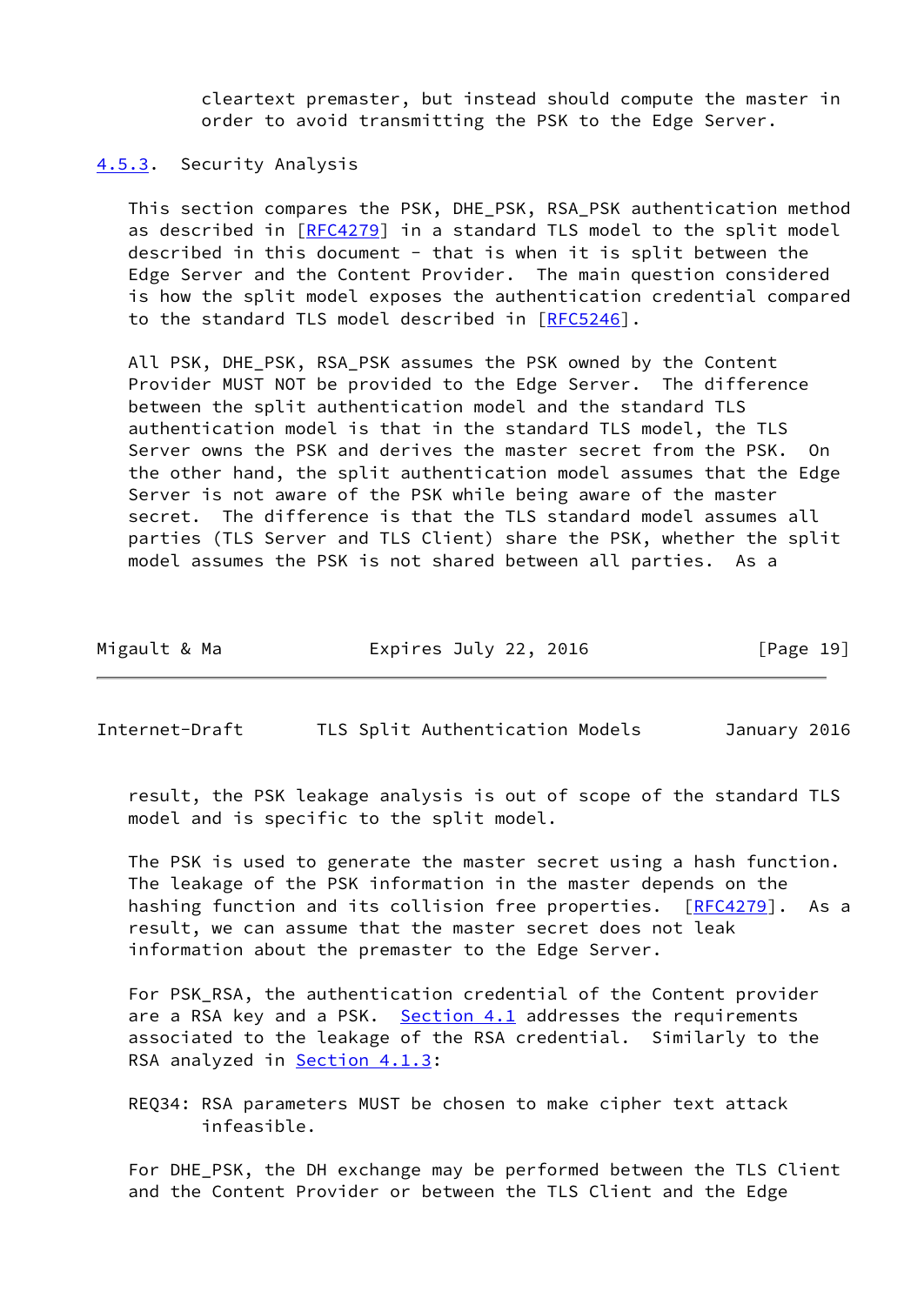Server. When the DH exchange is performed between the TLS Client and the Content provider, the Content Provider provides the public key used to sign the DHparams structure. In this case the analysis is similar to **[Section 4.4](#page-12-1).** When the DH exchange is performed between the Edge Server and the TLS Client, the Content Provider does not share any additional authentication credentials. Similarly to DH / ECDH:

 REQ35: DH parameters MUST be chosen to make guessing attacks infeasible.

 In order to protect the TLS session between the TLS Client and the Edge Server, the master secret or the premaster secret must not be disclosed. Follows the security requirements on the Content Provider / Edge Server channel:

 REQ36: The communication between the Edge Server and the Content Provider MUST be authenticated and encrypted.

 As a result, the split authentication model is not expected to leak more information than the standard TLS authentication model.

<span id="page-22-0"></span>[4.6](#page-22-0). Client Hash and Signature

 These are provided in the SignatureAndHash which is an Hello Extension. As detailed in  $[REC5246]$ , if this extension has not been provided, and rsa has been chosen as KeyExchangeAlgorithm, than the server behaves as if the TLS Client had provided sha1 for the hash function and rsa for the supported signatures. If the TLS Client

| Migault & Ma | Expires July 22, 2016 | [Page 20] |
|--------------|-----------------------|-----------|
|              |                       |           |

<span id="page-22-2"></span>Internet-Draft TLS Split Authentication Models January 2016

 does not support sha1, than it has to use the extension to indicate it.

<span id="page-22-1"></span>[5](#page-22-1). Security Considerations

 The scope of this document is to avoid that secret information information associated to authentication credentials is spread over multiple Edge Servers. Such models would assume that all Edge Server remain trusted and reliable over time while being exposed on the Internet. Instead the secret information is kept in one secured place own by the Content Provider. Authentication of the Content Provider by the TLS Clients is performed through the Edge Servers.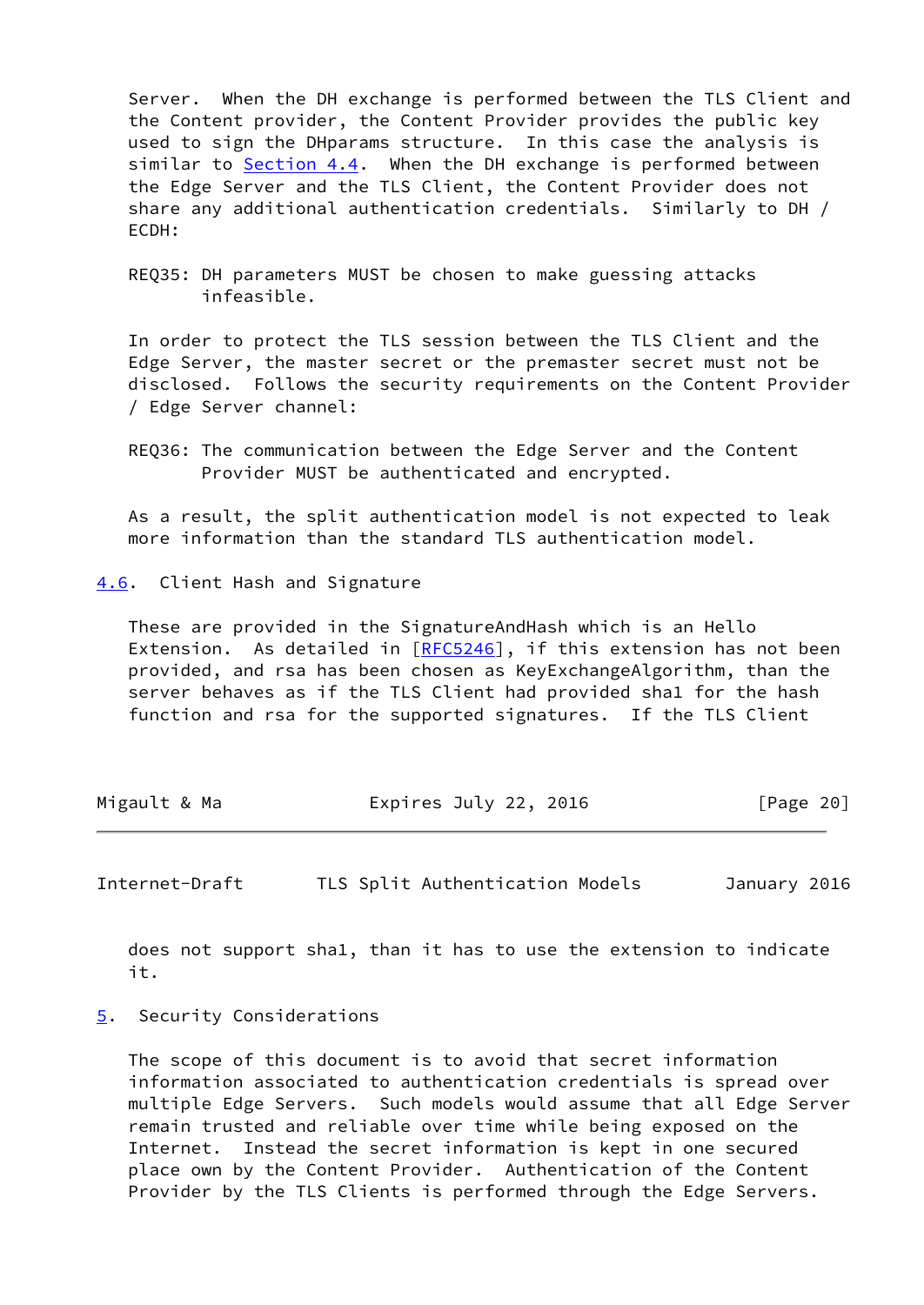Such model designated in this document as the split model requires some interactions between the Edge Servers and the Content Provider. This document described what are the necessary interactions between the Edge Servers and the Content Provider as well as the information that can be shared between the Edge Servers and the Content Provider and the information that must not be shared and that must remain secret. These interactions as well as the shared and non shared information do not expose the split model to additional risks of secret leakages than in the standard TLS model.

 The security associated to the authentication relies on the authentication protocols defined in [\[RFC5246](https://datatracker.ietf.org/doc/pdf/rfc5246)], [\[RFC4279](https://datatracker.ietf.org/doc/pdf/rfc4279)] and [\[RFC4492](https://datatracker.ietf.org/doc/pdf/rfc4492)] and practices provided by [\[RFC7525](https://datatracker.ietf.org/doc/pdf/rfc7525)]. As a result, security consideration of these document apply.

<span id="page-23-0"></span>[6](#page-23-0). IANA Considerations

There is no IANA considerations in this document.

- <span id="page-23-1"></span>[7](#page-23-1). Acknowledgements
- <span id="page-23-2"></span>[8](#page-23-2). References
- <span id="page-23-3"></span>[8.1](#page-23-3). Normative References
	- [RFC2119] Bradner, S., "Key words for use in RFCs to Indicate Requirement Levels", [BCP 14](https://datatracker.ietf.org/doc/pdf/bcp14), [RFC 2119](https://datatracker.ietf.org/doc/pdf/rfc2119), DOI 10.17487/ [RFC2119](https://datatracker.ietf.org/doc/pdf/rfc2119), March 1997, <<http://www.rfc-editor.org/info/rfc2119>>.
	- [RFC4279] Eronen, P., Ed. and H. Tschofenig, Ed., "Pre-Shared Key Ciphersuites for Transport Layer Security (TLS)", [RFC](https://datatracker.ietf.org/doc/pdf/rfc4279) [4279,](https://datatracker.ietf.org/doc/pdf/rfc4279) DOI 10.17487/RFC4279, December 2005, <<http://www.rfc-editor.org/info/rfc4279>>.

| Migault & Ma | Expires July 22, 2016 | [Page 21] |
|--------------|-----------------------|-----------|
|--------------|-----------------------|-----------|

- <span id="page-23-4"></span>Internet-Draft TLS Split Authentication Models January 2016
	- [RFC5246] Dierks, T. and E. Rescorla, "The Transport Layer Security (TLS) Protocol Version 1.2", [RFC 5246](https://datatracker.ietf.org/doc/pdf/rfc5246), DOI 10.17487/ [RFC5246](https://datatracker.ietf.org/doc/pdf/rfc5246), August 2008, <<http://www.rfc-editor.org/info/rfc5246>>.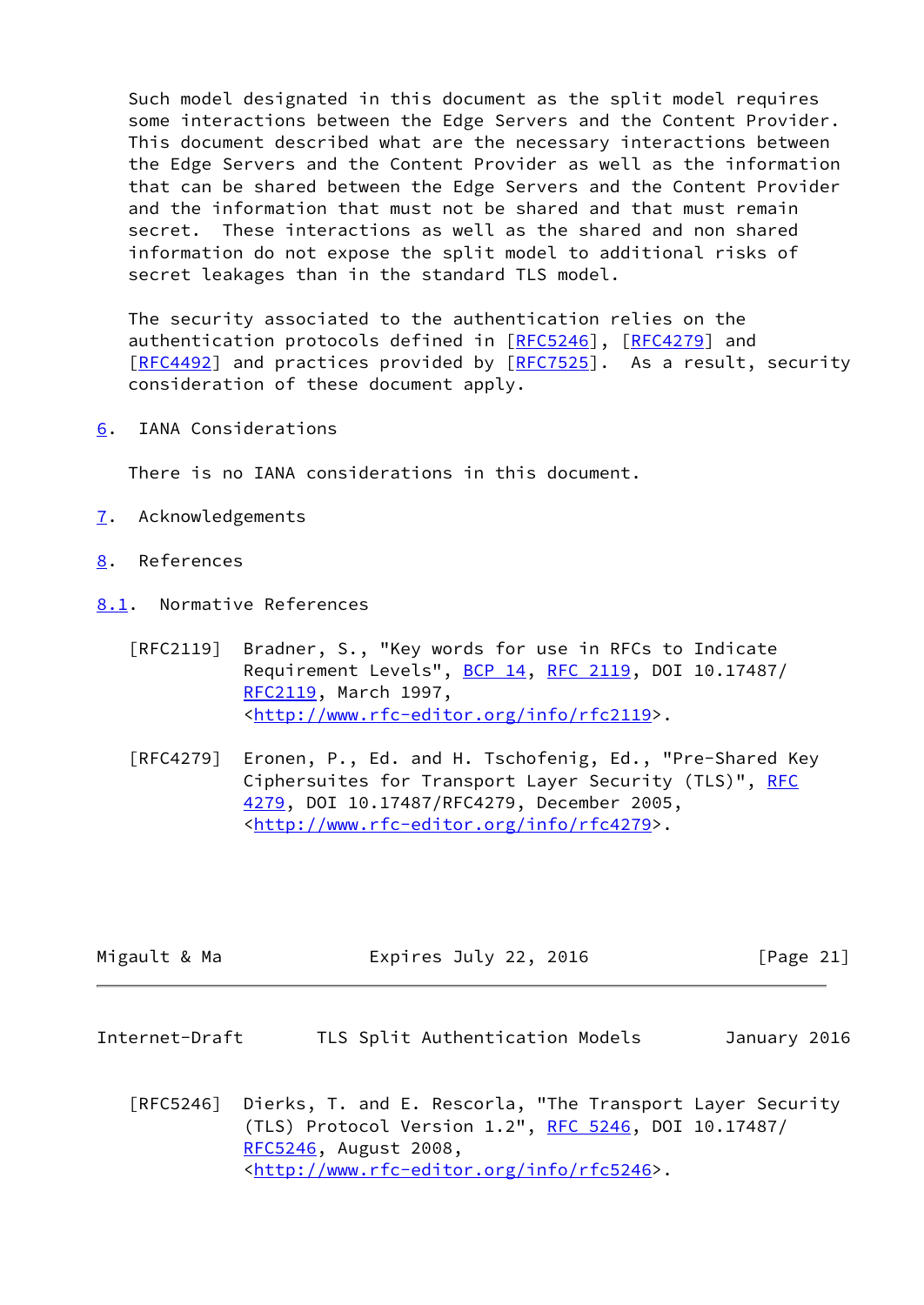- [RFC6347] Rescorla, E. and N. Modadugu, "Datagram Transport Layer Security Version 1.2", [RFC 6347](https://datatracker.ietf.org/doc/pdf/rfc6347), DOI 10.17487/RFC6347, January 2012, [<http://www.rfc-editor.org/info/rfc6347](http://www.rfc-editor.org/info/rfc6347)>.
- [RFC7525] Sheffer, Y., Holz, R., and P. Saint-Andre, "Recommendations for Secure Use of Transport Layer Security (TLS) and Datagram Transport Layer Security (DTLS)", [BCP 195,](https://datatracker.ietf.org/doc/pdf/bcp195) [RFC 7525](https://datatracker.ietf.org/doc/pdf/rfc7525), DOI 10.17487/RFC7525, May 2015, [<http://www.rfc-editor.org/info/rfc7525](http://www.rfc-editor.org/info/rfc7525)>.
- [RFC7627] Bhargavan, K., Ed., Delignat-Lavaud, A., Pironti, A., Langley, A., and M. Ray, "Transport Layer Security (TLS) Session Hash and Extended Master Secret Extension", [RFC](https://datatracker.ietf.org/doc/pdf/rfc7627) [7627,](https://datatracker.ietf.org/doc/pdf/rfc7627) DOI 10.17487/RFC7627, September 2015, <<http://www.rfc-editor.org/info/rfc7627>>.
- <span id="page-24-0"></span>[8.2](#page-24-0). Informative References
	- [RFC4492] Blake-Wilson, S., Bolyard, N., Gupta, V., Hawk, C., and B. Moeller, "Elliptic Curve Cryptography (ECC) Cipher Suites for Transport Layer Security (TLS)", [RFC 4492](https://datatracker.ietf.org/doc/pdf/rfc4492), DOI 10.17487/RFC4492, May 2006, <<http://www.rfc-editor.org/info/rfc4492>>.
- Authors' Addresses

 Daniel Migault Ericsson 8400 boulevard Decarie Montreal, QC H4P 2N2 Canada

 Phone: +1 514-452-2160 Email: daniel.migault@ericsson.com

Migault & Ma **Expires July 22, 2016** [Page 22]